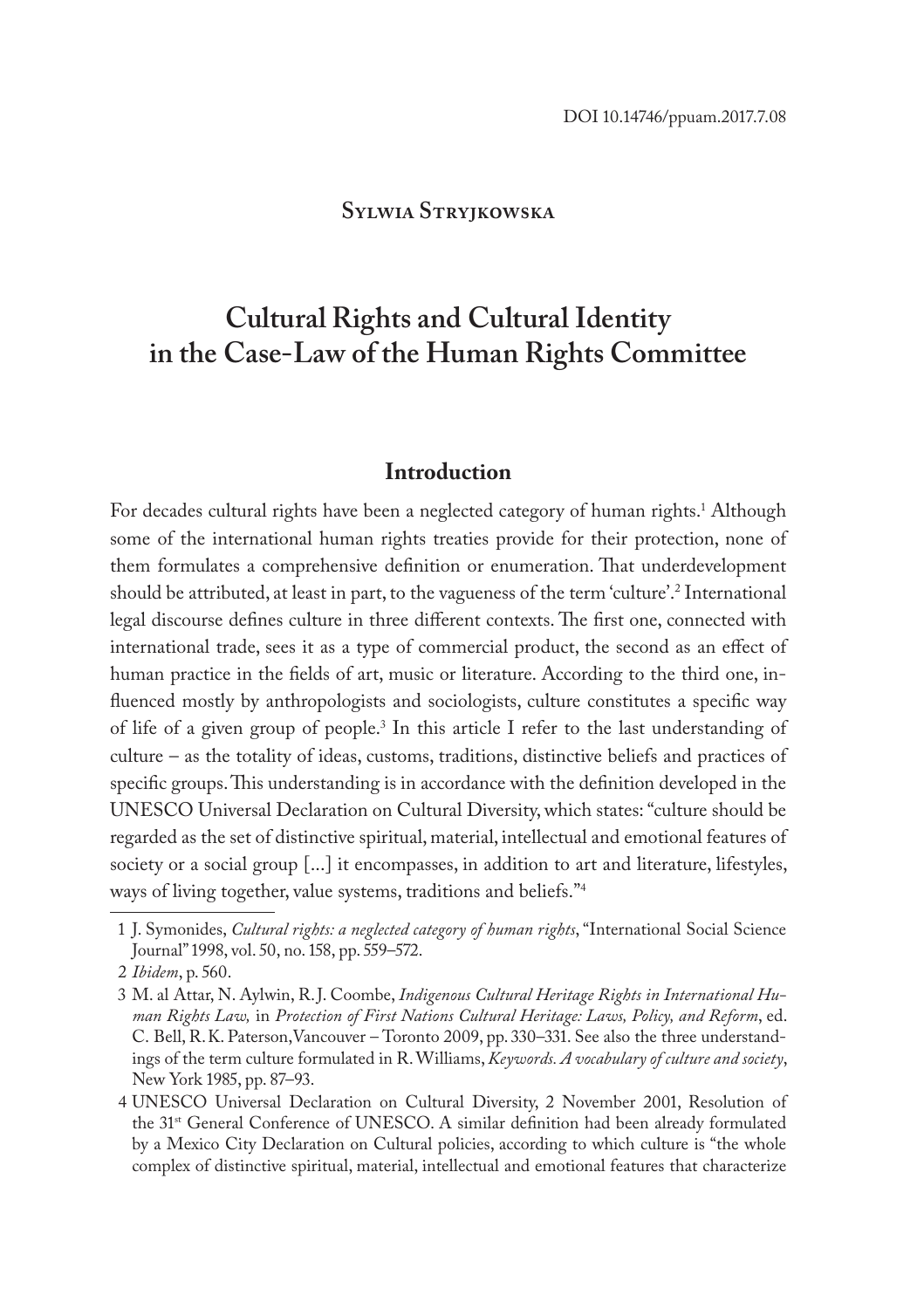#### 120 | Adam Mickiewicz University Law Review

It should be no surprise that the majority of claims concerning cultural rights come from vulnerable groups, i.e. minorities and indigenous people. That tendency shows that they are the most threatened by infringements in that field. The first significant examples of the imposition of a 'cultural hegemony' date back to colonial times. It was then that indigenous communities became outnumbered by the influx of colonists. One of the undesirable results of the interaction between the indigenous peoples and the descendants of the settlers was the dominance of a hegemonic culture over traditional cultures. It proceeded in conformity with the ideology of supremacy over the conquered communities. As Edward Said rightly pointed out, "almost all colonial schemes begin with an assumption of native backwardness and general inadequacy to be independent, 'equal' and fit."5 Steps taken in order to seize the lands and resources, involving atrocities and policies of discrimination against indigenous people, have been justified, *inter alia*, through references to Darwin's theory of evolution, according to which the stronger will always extirpate the weaker.<sup>6</sup> The author himself observed that "wherever the European has trod, death seems to pursue the aboriginal."7 Many years later that fact was acknowledged by the United Nations Declaration on the Rights of Indigenous Peoples, which states: "indigenous peoples have suffered from historic injustices as a result of, *inter alia*, their colonization and dispossession of their lands, territories and resources, thus preventing them from exercising, in particular, their right to development in accordance with their own needs and interests."8

Colonial times are over, but the prejudice against differences persists. To date, the cultures of minorities are at risk mostly due to the States' interference in their ways of life. Above all, that refers to indigenous peoples, who are the most underprivileged group of that category. Originally considered as backward, today perceived as a threat to progress – indigenous peoples are often urged to abandon their lands. This does not necessarily occur through direct dispossession, but rather through the State's undesirable interference in landscapes, which may jeopardise the cultural customs of tribal communities.

a society or social group. It includes not only the arts and letters, but also modes of life, the fundamental rights of the human being, value systems, traditions and beliefs". V. Mexico City Declaration on Cultural Policies, 6 August 1982, adopted during second World Conference on Cultural Policies.

<sup>5</sup> E.W. Said, *Culture and Imperialism*, New York 1993, p. 80.

<sup>6</sup> S. Lindqvist, *Terra Nullius. Podróż przez ziemię niczyją*, Warszawa 2010, pp. 39–41.

<sup>7</sup> The same observation was shared by the ethnologist James Prichard, who noted: "Wherever Europeans have settled, their arrival has been the harbinger of extermination to the native tribes." V. A.D. Moses, *Genocide and Settler Society*, in *Australian History in Genocide and Settler Society: Frontier Violence and Stolen Indigenous Children in Australian History*, ed. A.D. Moses, New York – Oxford 2004, p. 5.

<sup>8</sup> United Nations Declaration on the Rights of Indigenous Peoples, 13 September 2007, A/RES/ 61/295.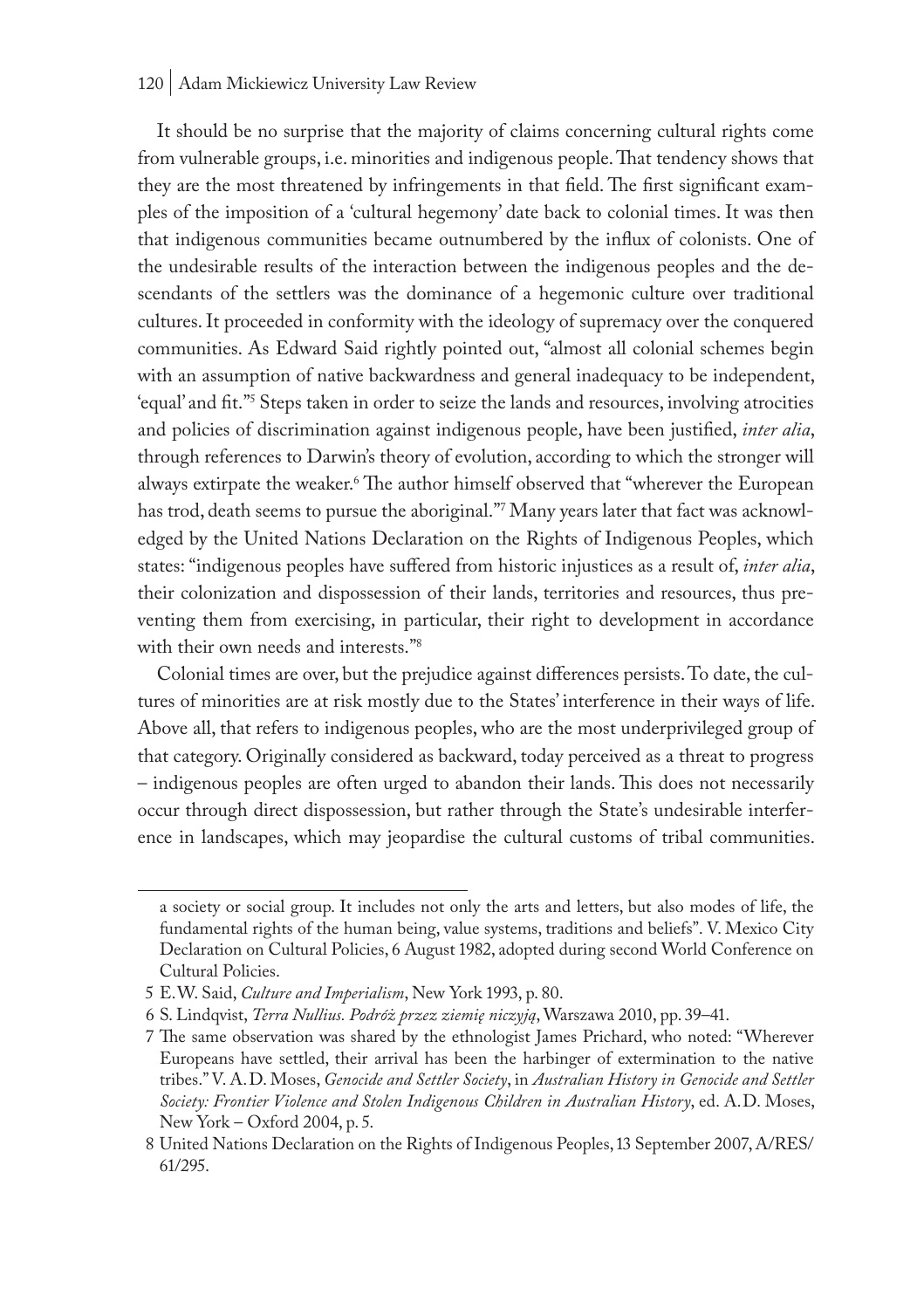Consequently, the States' efforts have led to a rise in the ethnic consciousness of minorities.<sup>9</sup> Over time, endeavours to secure the rights of these minorities have acquired a more organised character, such that their voices could be heard in international forums. However, the process leading to a final acknowledgement of minority rights took long a long time. After the Second World War, the international community awoke to the dangers of racial and religious discrimination, but ironically did not recognize the issue of minority protection as a distinctive problem. Thanks to the UN Charter, the rights of minorities were confined to the human rights framework and for a long time realized in line with the principle of non-discrimination.10 Undoubtedly, the problem of minority protection was marginalized due to post-war struggles for political stability and the territorial integrity of States. 'Positive protection' of minorities was finally possible thanks to the International Covenant on Civil and Political Rights<sup>11</sup> (henceforth referred to as 'the Covenant' or ICCPR) – the first internationally binding document that includes a provision specifically referring to minority rights. Article 27 of the Covenant reads as follows, "In those States in which ethnic, religious or linguistic minorities exist persons belonging to such minorities shall not be denied the right, in community with the other members of their group, to enjoy their own culture, to profess and practise their own religion, or to use their own language".

In other words, minorities are granted the right to live as they choose – in accordance with their own traditions, customs and beliefs. All these rights fall under the notion of the so-called 'right to cultural identity' – a term commonly used in soft law instruments, and international legal discourse, but overlooked by legally binding instruments under international law. The notion *cultural identity*, appears in General Comment no. 23 on The Rights of Minorities, although without further elaboration. Interpreting the provisions of Article 27, the Human Rights Committee has found that "[...] the protection of these rights is directed towards ensuring the survival and continued development of the cultural, religious and social identity of the minorities concerned, thus enriching the fabric of society as a whole."<sup>12</sup> To better understand the concept of cultural identity, it seems reasonable to refer to General Comment no. 21 on the Right of Everyone to Take Part in Cultural Life, which provides a more detailed elaboration. The document reads

<sup>9</sup> R.G. Buendia, *Ethnic Identity, Self-Determination and Human Rights: A Re-Examination of Majoritarian Democracy*, "Kasarinlan. Philippine Journal of Third World Studies" 1993, vol. 8, no. 4: *The NDF at 20: A Front United?*, p. 83.

<sup>10</sup> A.F. Vrdoljak, *Minorities, Cultural Rights and the Protection of Intangible Cultural Heritage, paper presented at the ESIL (European Society for International Law) Research Forum on International Law*, Conference on Contemporary Issues, 26–29 May 2005.

<sup>11</sup> International Covenant on Civil and Political Rights, 19 December 1966, A/RES/21/2200.

<sup>12</sup> Human Rights Committee, General Comment no. 23: The Rights of Minorities (Article 27), 8 April 1994, Doc. CCPR/C/21/Rev.1/Add.5.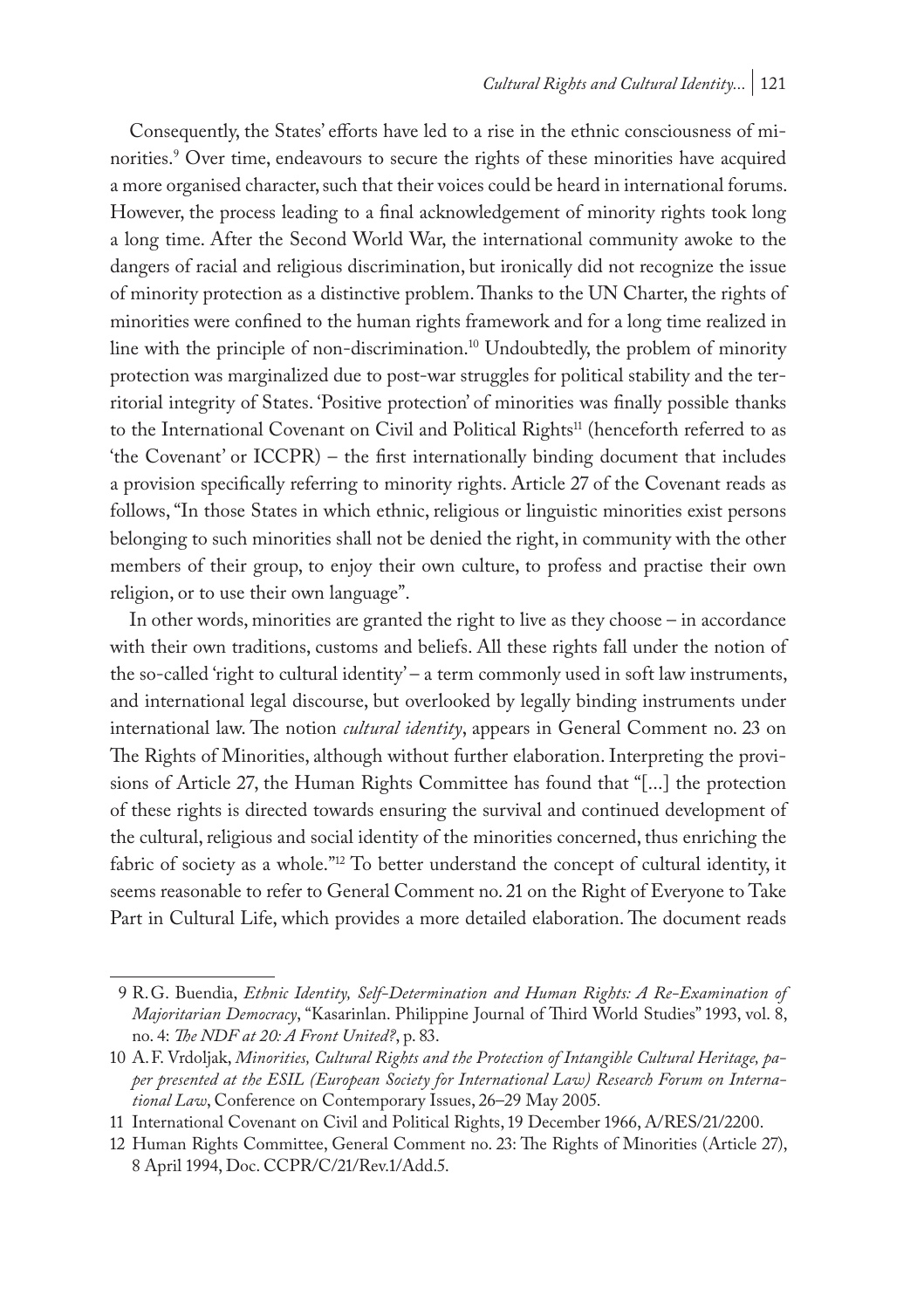as follows: "[...] minorities have the right to their cultural diversity, traditions, customs, religion, forms of education, languages, communication media (press, radio, television, Internet) and other manifestations of their cultural identity and membership."13 Therefore, the statement that culture "encompasses all manifestations of human existence"14 appears justified. Further detailing of the cultural rights of minorities can be attributed to the Declaration on the Rights of Persons Belonging to National or Ethnic, Religious and Linguistic Minorities,<sup>15</sup> which was inspired by the provisions of Article 27 of the ICCPR. Article 1(1) of the document reads, "States shall protect the existence and the national or ethnic, cultural, religious and linguistic identity of minorities within their respective territories and shall encourage conditions for the promotion of that identity".

Interestingly, scientific discourse provides various justifications for the need to secure cultural identity. Some people recognize a close link between culture and sovereignty, and argue that cultural identity constitutes the essential element.<sup>16</sup> There are also those putting forward even more daring opinions – that genocide occurs through the destruction of cultural identity.<sup>17</sup> According to the most common view, the individual's personality is realized through his/her culture, hence, to respect a person, it is vital to give due consideration to all manifestations of his/her cultural identity, including ways of life, religion and language.

After the ICCPR came into force, the struggle for cultural identity may be reflected in recourse to procedures available under the auspices of the United Nations. Through the complaint procedure of the Human Rights Committee, individuals may bring cases against States that have ratified the aforementioned International Covenant on Civil and Political Rights and its Optional Protocol.<sup>18</sup> In light of the collective char-

<sup>13</sup> Committee on Economic, Social and Cultural Rights, General Comment no. 21: Right of Everyone to Take Part in Cultural Life (Article 15, § 1 (a)), 21 December 2009, Doc. E/C.12/ GC/21, § 32.

<sup>14</sup> *Ibidem*, § 11.

<sup>15</sup> Declaration on the Rights of Persons Belonging to National or Ethnic, Religious and Linguistic Minorities, 18 December 1992, A/RES/47/135.

<sup>16</sup> According to V.J. Deloria indigenous sovereignty "consists more of a continued cultural integrity than of political powers and to that degree that a nation loses its sense of cultural identity, to that degree it suffers a loss of sovereignty." Cited from: S. Wiessner, *The Cultural Rights of Indigenous Peoples: Achievements and Continuing Challenges*, "The European Journal of International Law" 2011, no. 22, p. 129.

<sup>17</sup> K. Anderson, *Colonialism and Cold Genocide: The Case of West Papua*, "Genocide Studies and Prevention: An International Journal" 2015, no. 9: *Time, Movement, and Space: Genocide Studies and Indigenous Peoples*, p. 16. "Yet, where cultural genocide is linked inextricably to physical genocide, acts that may be characterised as cultural genocide should in fact be plainly considered genocide."

<sup>18</sup> The Human Rights Committee exercises control over the implementation of the International Covenant on Civil and Political Rights by its state parties by means of different types of procedures. The first one – periodic reporting – involves State's obligation to submit reports on how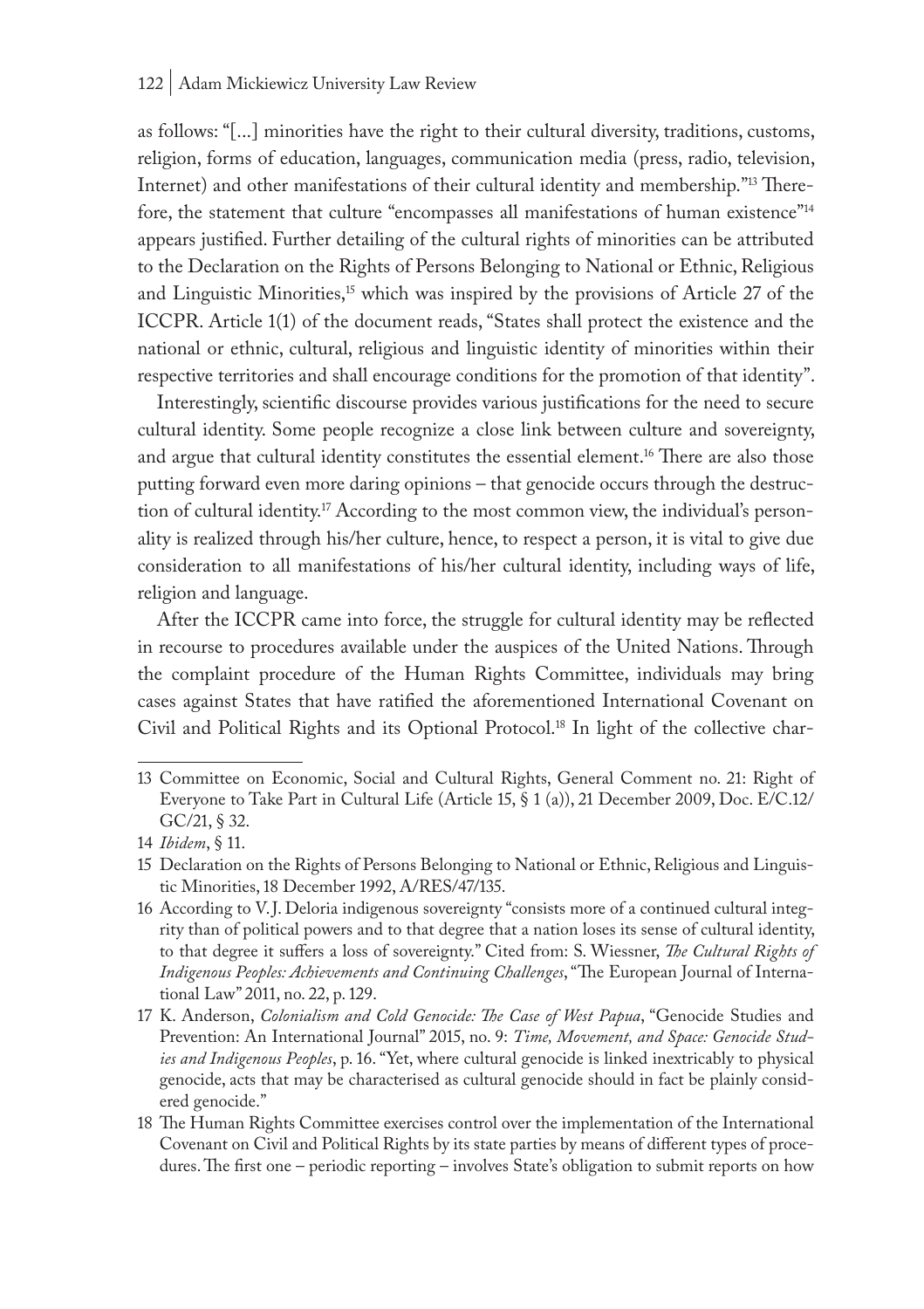acter of the rights falling under the notion of the right to cultural identity, they act as the "representatives" and peculiar "guards" of values pertaining to the community they belong to.19

So far, Article 27 of the Covenant has been invoked forty times in the aforementioned procedure before the Human Rights Committee. The complaints were based on various grounds: ranging from interference with ancestral lands (as invoked by the Sami people against Finland, Norway and Sweden; the Aymara people against Peru; or the indigenous community of Maori against New Zealand), restrictions on the right to profess and practise one's own religion, to infringements of the right to use a minority language (brought most commonly by Bretons against France). The Committee has, so far, adopted views relating to twenty-seven individual communications, deciding on the inadmissibility of the others. Nearly half of these cases have been brought before the Committee by indigenous communities claiming to be victims of the violation of the right of individuals to enjoy their own culture together with the other members of the group. The examples presented below demonstrate that steps taken by the State in the name of economic development might have an undesirable impact on territories, and may hamper the execution of cultural rights pertaining to those distinct communities. That issue is addressed at the beginning of this article, with specific regard given to the concept of land in indigenous peoples' cultures. Then, I focus on the subject of respect for the right to profess and practice a minority religion. Despite the scarcity of the Committee's jurisprudential elaboration in that field, it can be undeniably stated that respect for this right is vital for the full realisation of the right to cultural identity. So is, of course, the right to use a minority language, which is addressed in the subsequent part of the article. Last but not least, the study aims to present the phenomenon of ethnocide, and tries to answer whether this still poses a danger for minority cultures.

the rights are being implemented. Possible concerns and recommendations of the Committee are voiced in so-called 'concluding observations.' Thanks to the publication of Committee's findings public attention focuses on a country under review. The complaints procedure, on the other hand, enables individuals to bring cases against States that have ratified the Covenant and its Optional Protocol.

<sup>19</sup> F. Lanzerini, *Indigenous Peoples' Cultural Rights and the Controversy over Commercial Use of their Traditional Knowledge,* in *Cultural Human Rights*, ed. F. Francioni, M. Scheinin, Leiden – Boston 2008, pp. 125–126. A. Jakubowski refers to minorities and indigenous peoples as specific categories of collective cultural rights holders, A. Jakubowski, *Introduction*, in *Cultural Rights as Collective Rights: An International Law Perspective*, ed. A. Jakubowski, Leiden 2016, p. 7. For an elaboration on cultural rights as a collective entitlement also: K. Hossain, *Protection of Community Culture as Part of Human Rights in International Law*, in *Cultural Rights*..., *op. cit.*, pp. 113–132.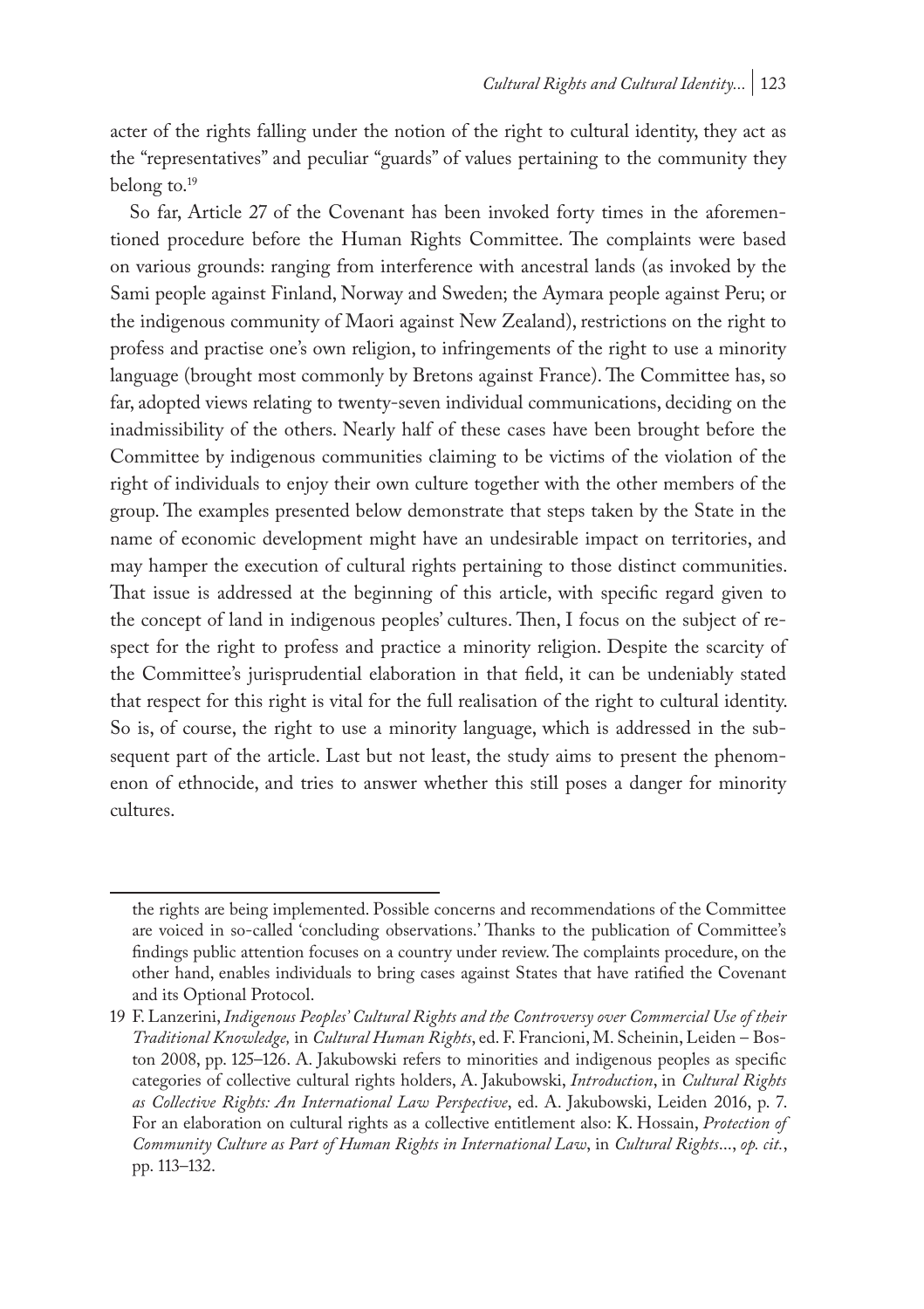### **The right to enjoy one's own culture in the case-law of Human Rights Committee**

#### **Land as the Foundation of Indigenous Cultures**

One of the characteristics that best describes those culturally distinct identities is their strong relationship with the land and dependence on natural resources as the means of livelihood. Their modes of production, and consequently ways of life, are being adjusted to environmental conditions. They are even called , "ecosystem people" by some authors since they constitute an intrinsic part of the ecosystem.20 That distinctive feature of the indigenous peoples was also recognized in the UNESCO Declaration of San Jose, adopted on the wave of protests against the loss of cultural identity among the Indian populations of Latin America:

 "For the Indian peoples, the land is not only an object of possession and production. It forms the basis of their existence, both physical and spiritual, as an independent entity. Territorial space is the foundation and source of their relationship with the universe and the mainstay of their view of the world."21

A spiritual attitude towards land and natural resources characterizes many culturally distinct entities. For instance, the Quichua<sup>22</sup> believe that spirits living within mountains, hills and rivers exercise control over plants and animals.<sup>23</sup> The Massai people perceive land as God-given and therefore belonging to the entire community. They worship Mother Earth as a source of spirituality for human lives.24 In the Samburu's culture, land and the environment are even subjects of songs, which praise their importance for all generations.25 For tribal Filipinos, the land, as a source of life, is owned by God, however, people as 'secondary owners', have the right to exploit it. They emphasise that there is an inseparable bond between land ownership and a people's identity.<sup>26</sup> Being completely

25 G. Lochgan, *The Samburu of Kenya*, in *Indigenous Views..*., *op. cit.*, pp. 46–47. One of the Samburu dwellings goes: "Your father will be telling you when you look after cows, 'this day go through here, now take this route' and you will slowly learn why he is telling you that. When you become a moran you will be allowed to attend elders meetings when they discuss and decide; 'all families would move to this or the other side,' 'all cows should be driven to some place for this period because we want this land to recover here.'" *Ibidem*, pp. 46–47.

26 P.L. Bennagan, *op. cit.*, pp. 68–70. Part of the summary of responses obtained during the consultation conducted in Mindanao (1985) by the Episcopal Commission on Tribal Filipinos of the Roman Catholic Church reads: "land is also seen as a symbol of identity. It symbolizes their historical identity because they see it as an ancestral heritage that is to be defended and preserved for all future generations. It symbolizes their local identity because they believe that

<sup>20</sup> P.L. Bennagan, *Tribal Filipinos*, in *Indigenous Views of Land and the Environment*, ed. S.H. Davis, World Bank Discussion Paper no. 188, Washington DC 1993, p. 67.

<sup>21</sup> UNESCO Declaration of San Jose, 11 December 1981, UNESCO Doc. FS 82/WF.32 (1982).

<sup>22</sup> The largest Indian group of indigenous peoples in the Ecuadorian Amazon.

<sup>23</sup> S.H. Davis, *Introduction*, in *Indigenous Views..*., *op. cit.*, p. 14.

<sup>24</sup> K. Matampash, *The Massai of Kenya*, in *Indigenous Views..*., *op. cit.*, pp. 32, 35–36.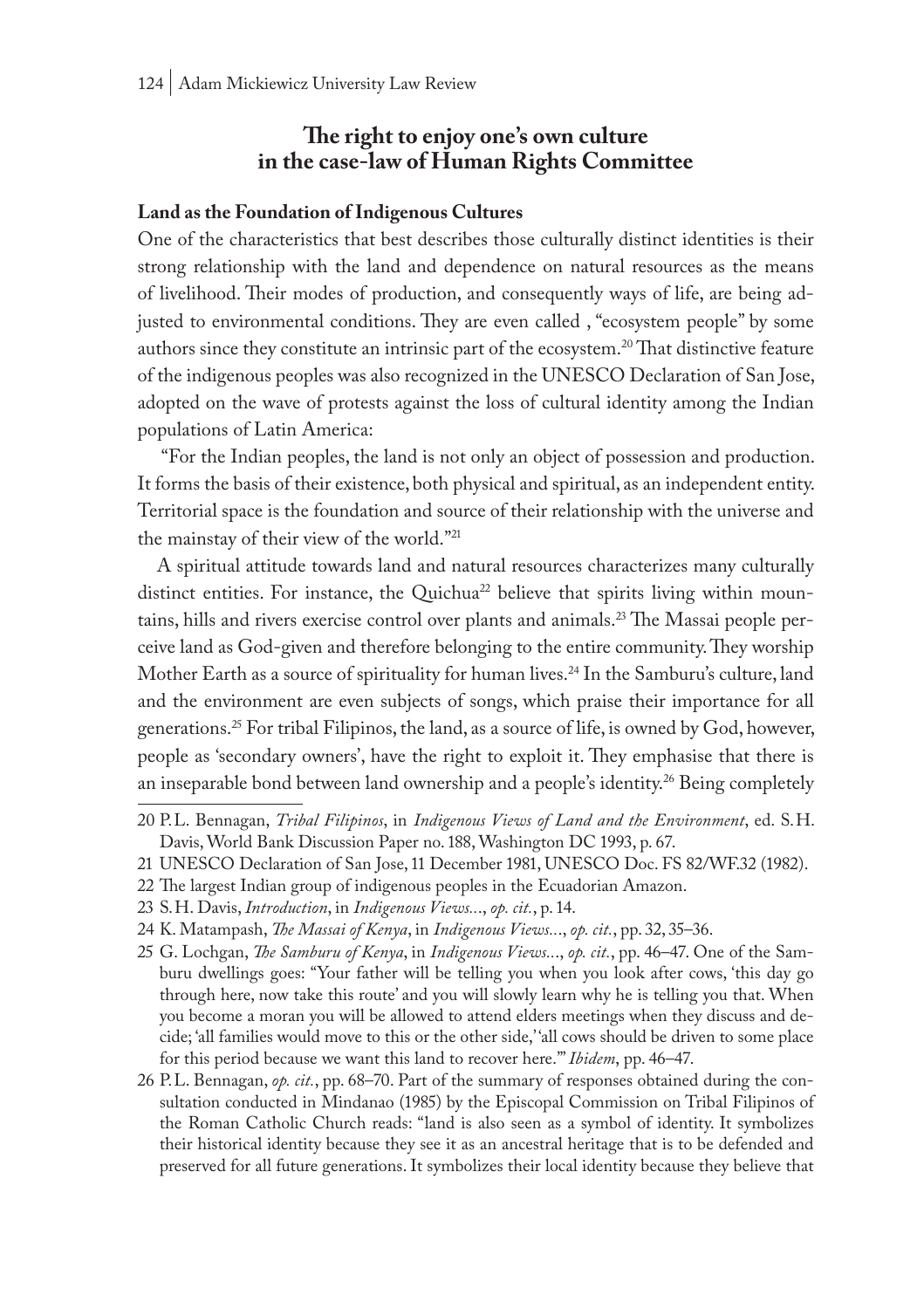dependent on the environment, indigenous peoples developed specific systems to protect it. Interestingly, many of the land management practices involve various religious rites, exercised in order to placate spirits responsible for the natural world.<sup>27</sup> Since some of them constitute a tradition handed down from parents to children, they have remained essentially unchanged to this day. The concept of land ownership has also remained constant. Since the land belongs to God, people are only trustees. Undoubtedly, the strong bond between indigenous peoples and their ancestral lands constitutes an essential part of their identity. Therefore, external influences that have an undesirable impact on their landscapes may hamper the execution of basic rights pertaining to them. Consequently, some of the State's measures that were undertaken in order to promote economic development and which involved a significant interference with the environment have been have been deemed to be in violation of Article 27 of the International Covenant on Civil and Political Rights.<sup>28</sup> Judicial elaboration of the Committee helps to answer the question on how to define the culture of a minority group and what roles economic activities play in that culture.

## **Indigenous cultural rights before the Human Rights Committee**

According to the Committee, the right to enjoy one's own culture is very closely related to the right to engage in economic and social activities that are part of the culture of a distinct community. Analysis of the Human Rights Committee's jurisprudence shows that there is a wide range of such activities.<sup>29</sup>

For instance, in the most recent case, *Ángela Poma Poma v. Peru*, 30 the Committee dealt with a complaint brought by a member of an ethnic minority called the Aymara. The activity that took center stage in the Committee's examinations was the raising of

wherever they are born, there too shall they die and be buried, and their own graves are proof of their rightful ownership of the land. It symbolizes their tribal identity because it stands for their unity, and if the land is lost, the tribe, too, shall be lost." *Ibidem*, p. 69.

<sup>27</sup> *Ibidem*, p. 75.

<sup>28</sup> The significant influence of modernization on the cultural identities of distinct communities was very appropriately recognized by R.G. Buendia, who stated: "while it is commonly argued that for economic growth and development to take place, certain cultural identities have to be compromised and undermined for the interest of the majority, these culturally homogenizing, socially fragmenting, and atomizing processes of modernization bring in conditions of social and economic vulnerability and insecurity to ethnic groups." V. R.G. Buendia, *op. cit*., p. 83.

<sup>29</sup> In order to establish what kinds of economic and social activities constitute a part of minorities' culture the Committee carries out a peculiar 'cultural test.' V. J. Gilbert, *Nomadic Peoples and Human Rights*, London – New York 2014, pp. 177–178.

<sup>30</sup> Human Rights Committee, *Ángela Poma Poma v. Peru*, Communication no. 1457/2006, UN Doc. CCPR/C/95/D/1457/2006.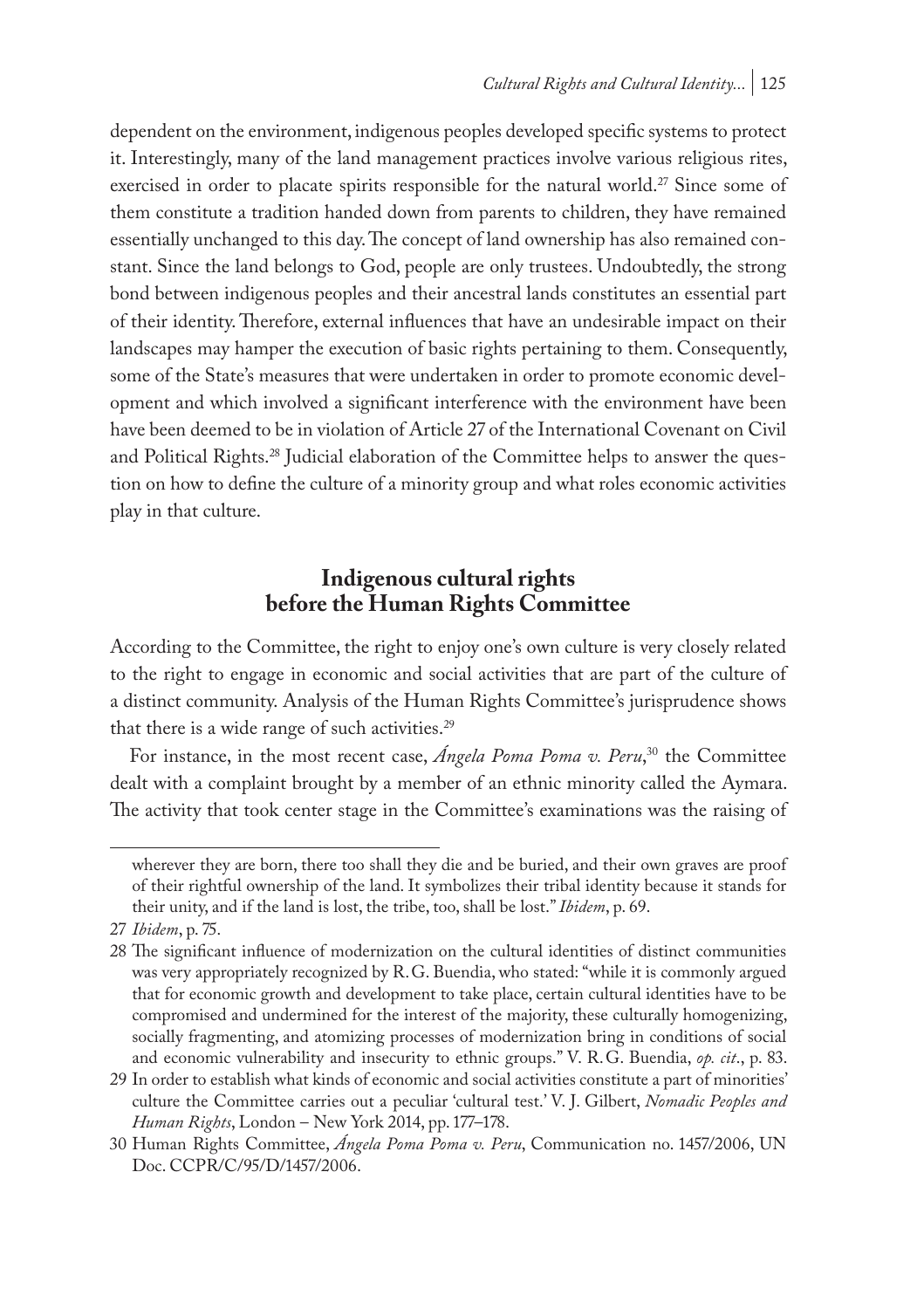livestock, principally alpacas and llamas, which form the basis of the Aymara's economy and culture. Until the Government of Peru significantly interfered in the landscape, it was the only means of survival for the author and her family. The State's actions were aimed at the diversion of water from the Andes to the Pacific coast in order to provide water for the city of Tacna. The community did not manage to forestall the implementation of the project and, as a consequence of the diversion of the river and well-drilling carried on over many years, animals were deprived of water, which lead to the death of a great deal of livestock.

The author of the complaint alleged that the State's actions constituted a violation of Article 1  $\S 2^{31}$  of the International Covenant on Civil and Political Rights, by depriving her of her livelihood, and of Article 17<sup>32</sup>, by interference in her family's life and activities, since, as she rightly stipulated "[...] private and family life consists of their customs, social relations, the Aymara language and methods of grazing and caring for animals. This has all been affected by the diversion of water." Having examined the presented facts, the Committee found that they rather raised issues related to Article 27 of the Covenant, and declared the communication admissible in respect of the complaints under its provisions.<sup>33</sup>

The Committee observed that the steps taken by the State in order to promote economic development should comply with the proportionality principle.34 It also found that prior participation of a specific community in the decision-making process may legitimatize the State's measures.<sup>35</sup> Since, in this case no consultations were held with the community, no studies were carried out in order to assess the possible impact of the undertaken measures on the traditional activities of the Aymara people, nor were any actions applied in order to minimize the negative consequences, the Committee found that the State's activities violated the author's right to enjoy her own culture together with the other members of her group, in accordance with Article 27 of the Covenant. The finding

<sup>31</sup> "2. All peoples may, for their own ends, freely dispose of their natural wealth and resources without prejudice to any obligations arising out of international economic co-operation, based upon the principle of mutual benefit, and international law. In no case may a people be deprived of its own means of subsistence."

<sup>32</sup> "1. No one shall be subjected to arbitrary or unlawful interference with his privacy, family, home or correspondence, nor to unlawful attacks on his honour and reputation."

<sup>33</sup> *Ángela Poma Poma v. Peru*, § 6.5.

<sup>34</sup> "Economic development may not undermine the rights protected by Article 27. Thus the leeway the State has in this area should be commensurate with the obligations it must assume under Article 27." *Ibidem*, § 7.4.

<sup>35</sup> "In the Committee's view, the admissibility of measures which substantially compromise or interfere with the culturally significant economic activities of a minority or indigenous community depends on whether the members of the community in question have had the opportunity to participate in the decision-making process in relation to these measures and whether they will continue to benefit from their traditional economy." *Ibidem*, § 7.6.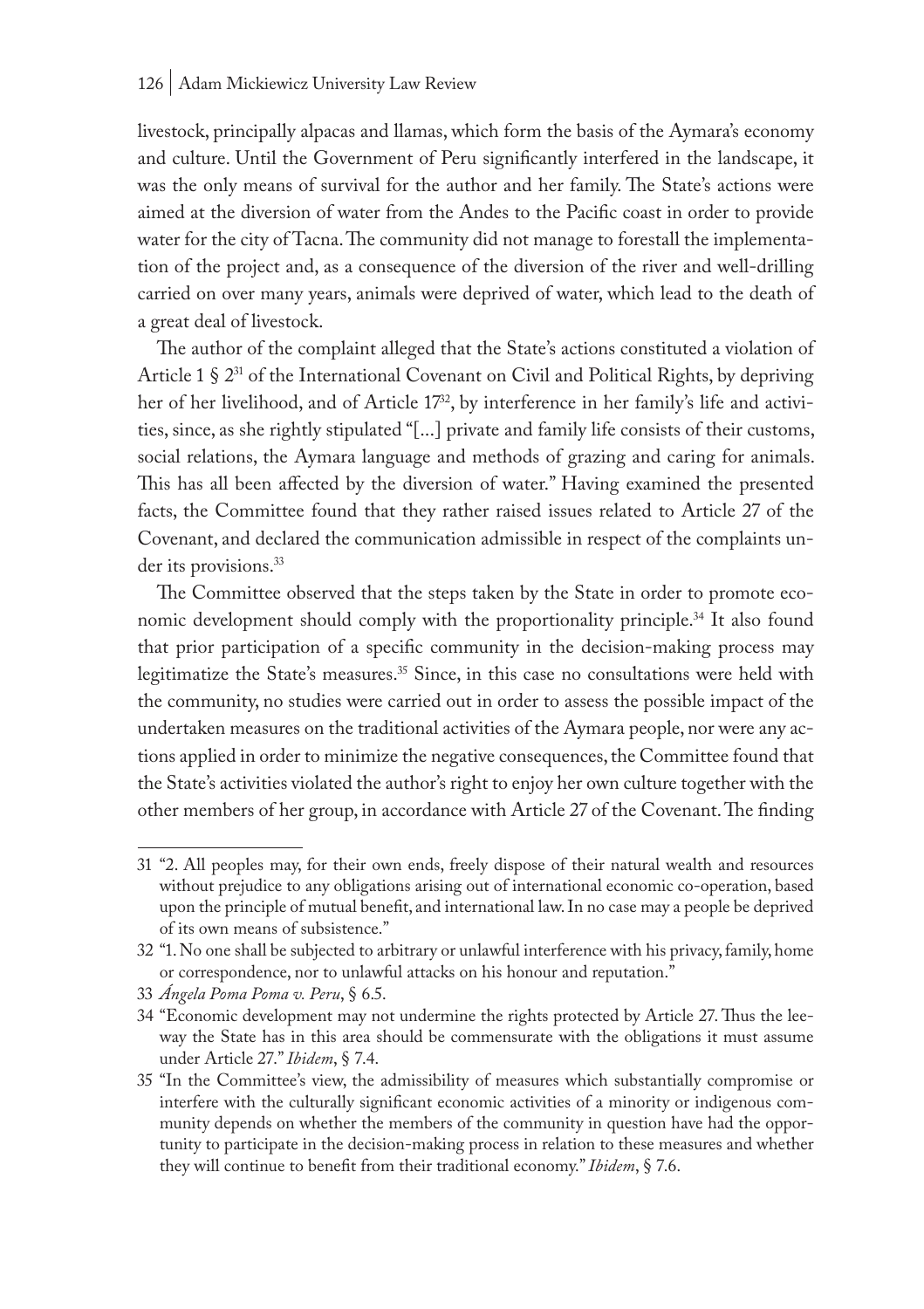confirmed – as had already been stated in the aforementioned General Comment No. 23 on The Rights of Minorities, which clarifies the provisions of Article 27 ICCPR – that the right to enjoy one's culture may be manifested in a particular way of life.<sup>36</sup>

It also followed some previous verdicts concerning the measures of States which pose a threat to the cultures of minorities. Many of them involved the complaints of the Sami people brought against Finland, Norway, and Sweden. For instance in *Ivan Kitok v. Sweden,*37 the author of the complaint claimed that, as a result of government's legislation (Reindeer Husbandry Act of 1971),<sup>38</sup> he was denied his "inherited 'civil right' to reindeer breeding" and argued that it was equal to preventing the exercise of the right to enjoy the culture of the Sami. The Committee acknowledged the importance of reindeer husbandry for the Sami community and found that "the regulation of an economic activity is normally a matter for the State alone. However, where that activity is an essential element in the culture of an ethnic community, its application to an individual may fall under Article 27 of the Covenant."39

In *Länsman et al. v. Finland<sup>40</sup>* reindeer breeding activity also took center stage in the Committee's examinations. This case dealt with a complaint concerning the process of stone quarrying, which had an impact on reindeer herding in traditional Sami lands. Although the Committee did not find a breach of Article 27 (the State met the requirement of the consultation voiced in Comment no. 23), it conceded that reindeer

<sup>36</sup> "With regard to the exercise of the cultural rights protected under Article 27, the Committee observes that culture manifests itself in many forms, including a particular way of life associated with the use of land resources, especially in the case of indigenous peoples. That right may include such traditional activities as fishing or hunting and the right to live in reserves protected by law." V. Human Rights Committee, *General Comment no. 23: The Rights of Minorities (Article 27)*, § 7.

<sup>37</sup> The Human Rights Committee, *Ivan Kitok v. Sweden*, Communication no. 197/1985, UN Doc. CCPR/C/33/D/197/1985.

<sup>38</sup> According to the State, the *ratio legis* of the Reindeer Husbandry Act was to secure the wellbeing of the Sami, who occupy in reindeer husbandry. In practice, however, it restricted the number of reindeer breeders and provided for rearrangements in existing Sami villages – under new legislation they were reorganized into larger units. Substantial changes in that field have resulted in huge interference in the social structures of the Sami community, since "the Sami villages have their origin in the old siida, which originally formed the base of the Sami society consisting of a community of families which migrated seasonally from one hunting, fishing and trapping area to another, and which later on came to work with and follow a particular selfcontained herd of reindeer from one seasonal grazing area to another." *Ibidem*, § 4.2. What is more, Swedish legislation granted the Sami population the power to decide on issues of membership in Sami villages, causing the division of the Sami community into reindeer-herding (full Sami) and non-reindeer herding (half-Sami). It resulted in difficulties in maintaining the Sami identity for the latter group.

<sup>39</sup> *Ibidem*, § 9.2.

<sup>40</sup> Human Rights Committee, *Länsman et al. v. Finland*, Communication no. 511/1992, UN Doc. CCPR/C/52D/511/1992.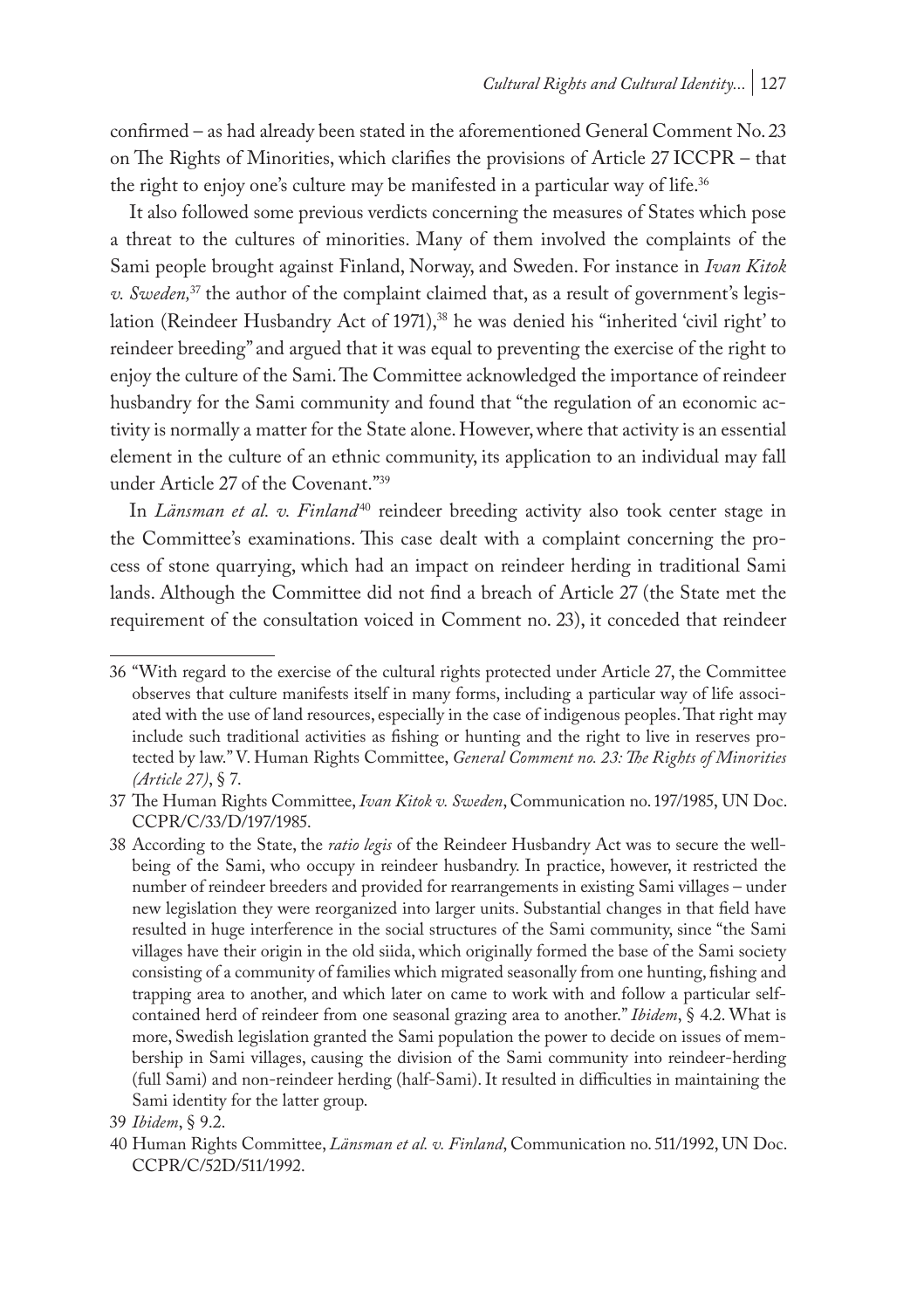husbandry constitutes a traditional activity which deserves protection. In the second *Länsman* case brought before it, the Committee assessed the impact of logging and the construction of roads on such traditional economic practices.<sup>41</sup>

In *Lubicon Lake Band v. Canada*42, on the other hand, the Committee ruled that Canada had violated minority rights under Article 27, by allowing the provincial government of Alberta to expropriate the land of Lubicon Lake Band for private corporate interests (such as leases for oil and gas exploration) notwithstanding prior arrangements granting the original inhabitants of that area the right to continue their traditional way of life.

Similarly, in *Apirana Mahuika et al. v. New Zealand<sup>43</sup>* the Committee examined the complaint submitted by individuals belonging to the Maori people of New Zealand. Due to a dramatic growth in the fishing industry, the government decided to implement a mechanism for the conservation of New Zealand's fisheries resources and to regulate commercial fishing. The adoption of new measures provided in the Treaty of Waitangi (Fisheries Claims) Settlement Act had an unintended negative impact on Maori fishers. Since fishing constitutes an essential element of traditional Maori culture, they maintained that the State's actions threatened both their ways of life and culture. What is more, the authors claimed that they were denied the right to determine their political status, as the right to self-determination can be exercised only with full access to, and control over, resources.44 In this case, the Committee did not find the State party in violation of Article 27, mostly because of its engagement in the consultation process, during which the cultural and religious significance of fishing for the Maori was acknowledged.45 However, it emphasised that any steps that may affect the economic activities of the Maori must be taken in a way that ensures the authors' right to enjoy their culture, and profess and practice their religion in a community with other members of their group.46

Judicial elaboration confirms an undoubted and strong bond between indigenous peoples' cultures and land rights. Economic activities which constitute an essential element of the culture of a community may fall within the ambit of the right to enjoy one's own culture. Therefore, the right to preserve their distinct identity involves, above all, the possibility to continue their inherited ways of life. Dispossessing a community of

<sup>41</sup> Human Rights Committee, *Länsman et al. v. Finland*, Communication no. 671/1995, UN Doc. CCPR/C/58/D/671/1995.

<sup>42</sup> Human Rights Committee, *Lubicon Lake Band v. Canada*, Communication no. 167/1984, UN Doc. CCPR/C/38/D/167/1984

<sup>43</sup> Human Rights Committee, *Apirana Mahuika et al. v. New Zealand*, Communication no. 547/1993, UN Doc. CCPR/C/70/D/547/1993.

<sup>44</sup> *Ibidem*, § 6.1.

<sup>45</sup> *Ibidem*, §§ 9.5, 9.6, 9.8.

<sup>46</sup> *Ibidem*, § 9.9.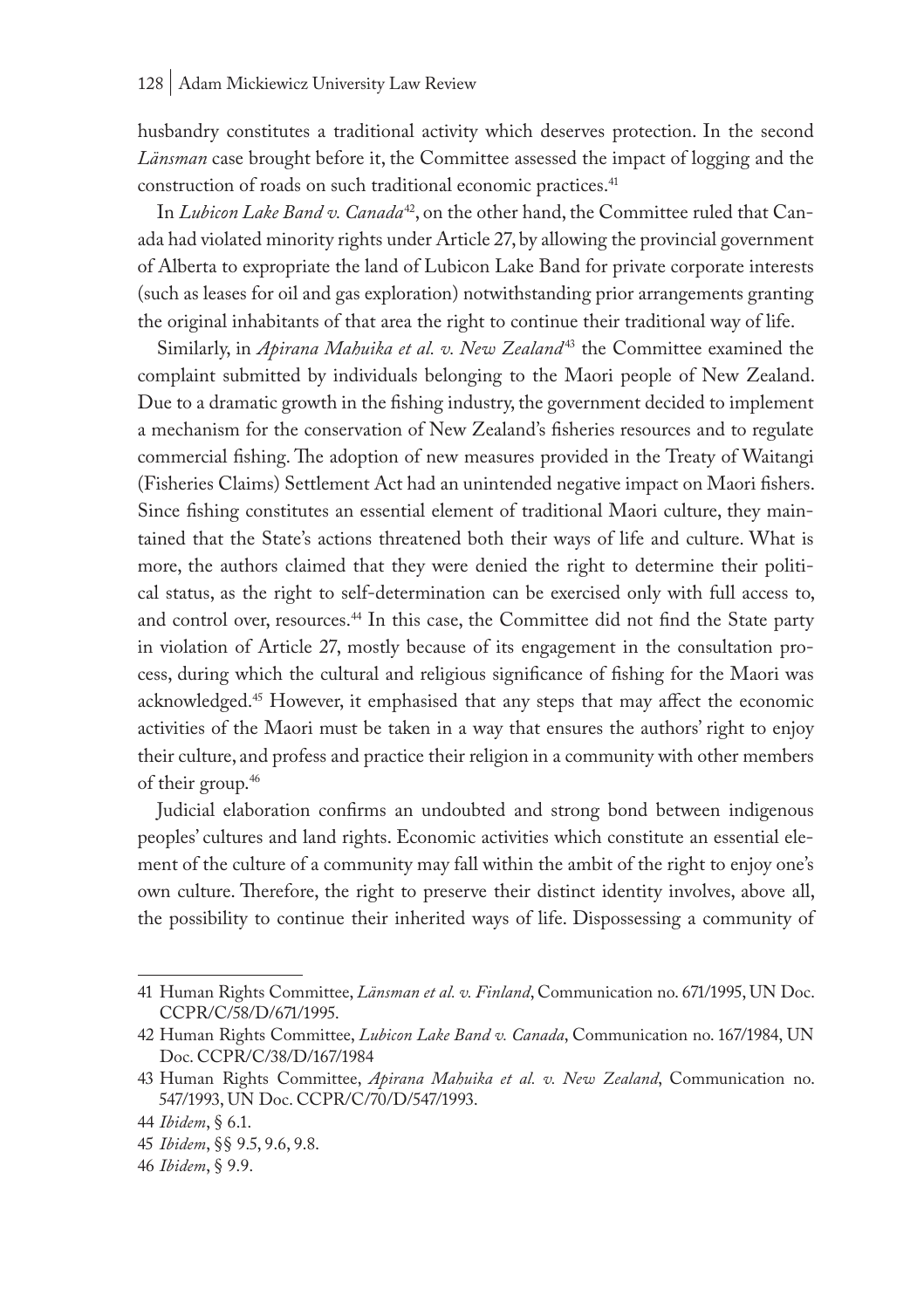its economic livelihood may, under certain circumstances, be equal to robbing it of its cultural identity.47 It, therefore, has an impact going far beyond financial consequences.

Indigenous peoples' rights of ownership and possession over the land and its natural resources are commonly recognized by international law.48 Unfortunately, however, such cases of resistance to state-proposed projects involving interference with ancestral lands and unceasing struggles for a respect for indigenous customs and ways of life prove the continuing relevance of the problem. A statement made in 1989 by Morinage Parkipuny remains true to date. Before the United Nations Working Group on Indigenous Populations he said: "the process of alienation of our land and its resources was launched by European colonial authorities at the beginning of this century and has been carried on, to date, after the attainment of national independence."49

# **The right to profess and practise a minority religion**

The Committee has twice dealt with complaints invoking an infringement of Article 27 in the context of a minority's right to profess and practice their own religion. In neither of them, however, was a violation found. For instance, in the case *Prince v. South Africa*<sup>50</sup> the author of the complaint, who was a Rastafarian, i.e. a member of a religious minority group in South Africa, claimed that the State had infringed his rights by prohibiting the possession and use of cannabis.<sup>51</sup> Gareth Anver Prince was a law graduate and wanted to become an attorney. Having fulfilled all the academic requirements, he had to perform a period of community service before being allowed to practice. He filed an application to the relevant body (the Law Society of Cape of Good Hope) to register his contract of community service but was refused due to his prior convictions for possessing cannabis.

50 Human Rights Committee, *Prince v. South Africa*, Communication no. 1474/2006, UN Doc. CCPR/C/91/D/1474/2006.

<sup>47</sup> "Culture or way of life cannot survive if the bearers of that culture have to change their ways of making a living." V. D. Maybury-Lewis, *Indigenous Peoples, Ethnic Groups, and the State*, Boston – London – Toronto – Sydney – Tokyo – Singapore 1997, p. 37.

<sup>48</sup> V. Articles 13–16 of International Labour Organization Convention (no. 169) concerning Indigenous and Tribal Peoples in Independent Countries, 27 June 1989, adopted during 76<sup>th</sup> ILC session and Articles 25–26 of United Nations Declaration on the Rights of Indigenous Peoples.

<sup>49</sup> M. Parkipuny, *The Human Rights Situation of Indigenous Peoples in Africa*, Statement before the Sixth Session of the United Nations Working Group on Indigenous Populations in Genéve, Switzerland on August 3, 1989, "Fourth World Journal" 1989, vol. II, no. 2, http://cwis.org/ FWJ/classic/?issue=117# [access: 15.01.2017].

<sup>51</sup> The Rastafari religion originated in Jamaica. It's roots lie in the black consciousness movement that sought to overthrow colonialism, oppression and domination. The use of cannabis constitutes an inherent element of that religion. Regarded as a "holy herb" it is used at religious gatherings, as well as in private homes. At religious ceremonies, it is smoked through a chalice (water-pipe) as part of Holy Communion, and burnt as incense. However, it is used not only for spiritual, but also for medical and even culinary purposes. *Ibidem*, § 2.1.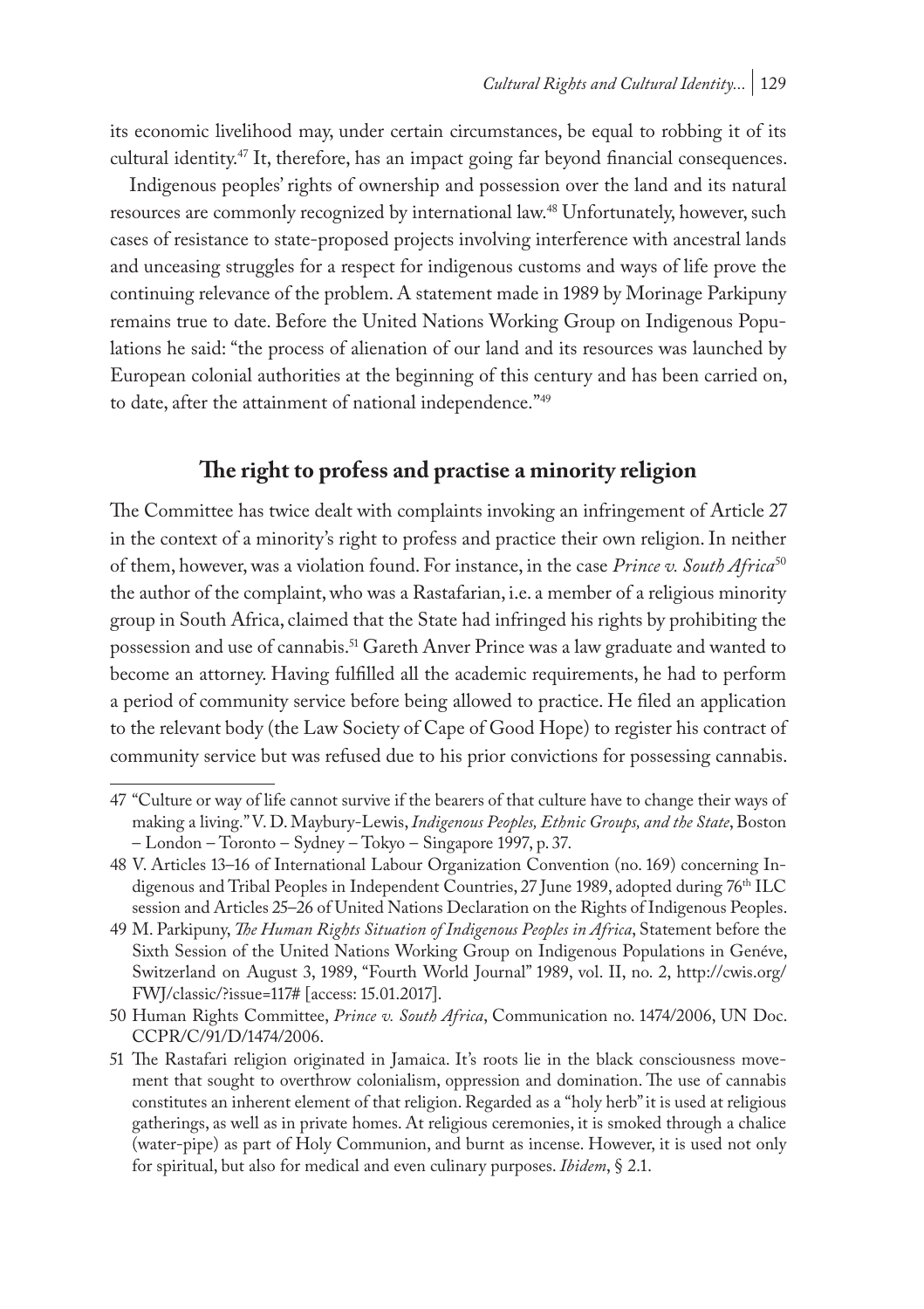In other words, the Law Society's assessment was that he was not a "fit and proper" candidate. Before the Committee, he claimed that Rastafarians use and possess cannabis for religious purposes and postulated that they should be granted an exemption from the general prohibition of possession and use of that drug. The Committee acknowledged the fact that the use of cannabis is inherent to the manifestation of the Rastafari religion, but at the same time concluded that the freedom of religion and the right of minorities to profess and practice it freely, as guaranteed in Articles 18 and 27, are not absolute and can be limited in order to protect public safety, order, health, morals, or the fundamental rights and freedoms of others.

In *Waldman v. Canada*52, on the other hand, the Committee had to find whether in light of Ontario's exclusive funding of Roman Catholic schools,<sup>53</sup> the lack of funding to other religious schools constituted a violation of Articles 2654 and 27 of the International Covenant on Civil and Political Rights. The author of the complaint, a member of the Jewish faith, pointed out that non-secular schools "form an essential link in preserving community identity and the survival of minority religious groups and that positive action may be required to ensure that the rights of religious minorities are protected."55 The Committee acknowledged differential treatment between the Roman Catholic faith and the author's religious denomination in the field of educational funding, and found the State party in breach of Article 26.<sup>56</sup> Unfortunately, however, it did not address the issue of the infringement of Article 27.57

- 55 *Waldman v. Canada*, § 3.5.
- 56 "The Covenant does not oblige States parties to fund schools which are established on a religious basis. However, if a State party chooses to provide public funding to religious schools, it should make this funding available without discrimination. This means that providing funding for the schools of one religious group and not for another must be based on reasonable and objective criteria. In the instant case, the Committee concludes that the material before it does not show that the differential treatment between the Roman Catholic faith and the author's religious denomination is based on such criteria. Consequently, there has been a violation of the author's rights under article 26 of the Covenant to equal and effective protection against discrimination". *Ibidem*, § 10.6.
- 57 Although a member, Martin Scheinin concurred with the finding, in his individual opinion, he pointed out that "the existence of public Roman Catholic schools in Ontario is related to

<sup>52</sup> Human Rights Committee, *Waldman v. Canada*, Communication no. 694/1996, UN Doc. CCPR/C/67/D/694/1996.

<sup>53</sup> The Canadian Constitution Act (1867) provides for exclusive jurisdiction of each province in Canada to enact acts regarding education. In Ontario that power is exercised through the Education Act, under which only Roman Catholic schools are entitled to public funding on equal terms with public secular schools. *Ibidem*, § 2.3.

<sup>54</sup> "All persons are equal before the law and are entitled without any discrimination to the equal protection of the law. In this respect, the law shall prohibit any discrimination and guarantee to all persons equal and effective protection against discrimination on any ground such as race, colour, sex, language, religion, political or other opinion, national or social origin, property, birth or other status".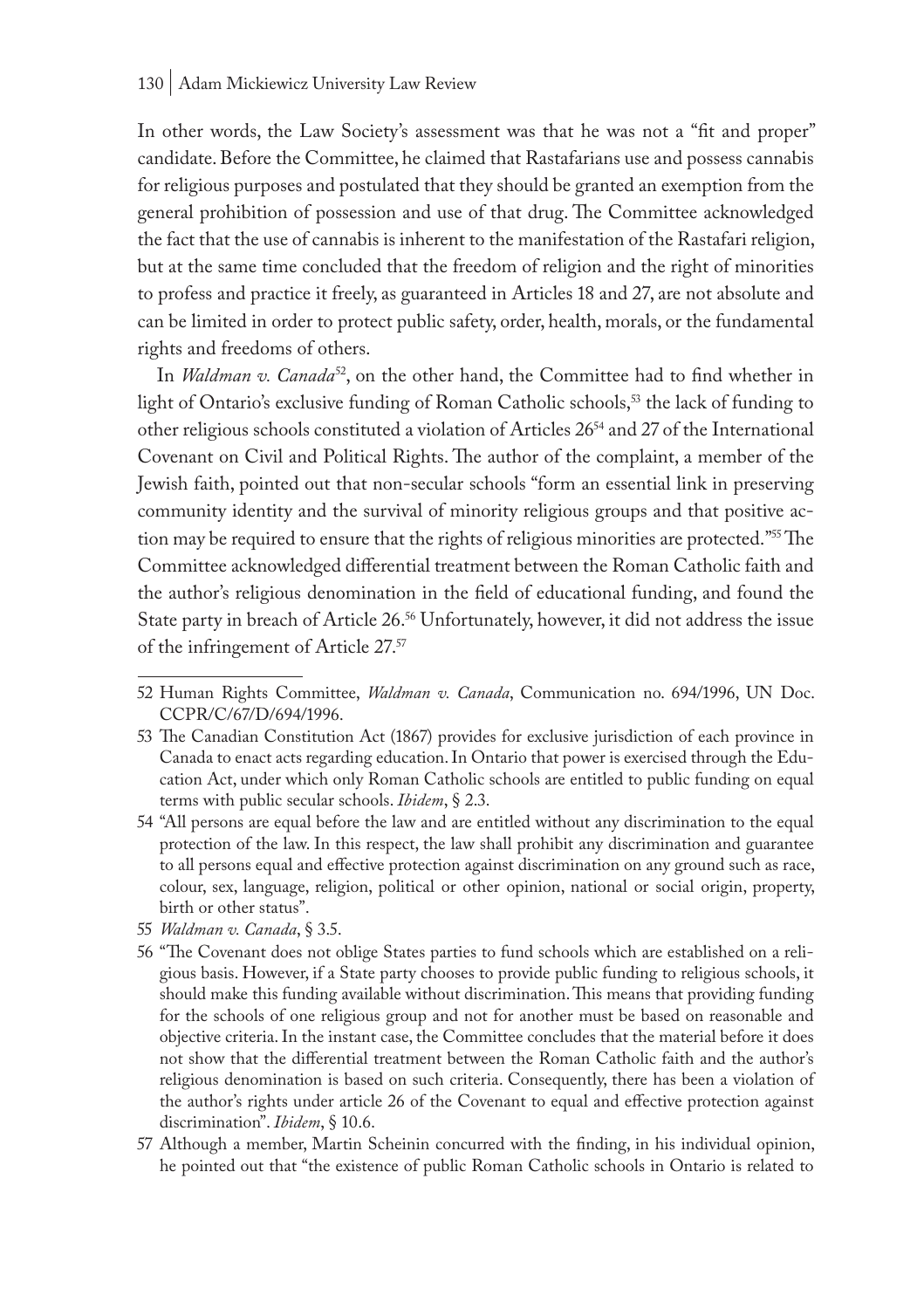### **The right to use a minority language**

Last, but not least, the Committee deals with complaints of minorities claiming to be deprived of their right to use their own language. Interestingly, almost a half of these cases were filed by French citizens born in Bretagne who claimed the right to use Breton, which is their mother tongue.<sup>58</sup> In none of them, however, was the infringement of Article 27 stated. The violation of this Article in the context of language rights was noted in the case of *Rakhim Mavlonov and Shansiy Sa'di v. Uzbekistan.*59 The complaint concerned a denial of re-registration of a newspaper published in a minority language by the State party's authorities. The authors of the communication (both Uzbek citizens of Tajik origin) claimed that they had fallen victims to violations of Article 1960 and Article 27, read together with Article 2, of the International Covenant on Civil and Political Rights. The articles of "Oina" were published almost exclusively in the Tajik language and concerned education or cultural matters.<sup>61</sup> Therefore, the newspaper constituted a unique messenger

a historical arrangement for minority protection and hence needs to be addressed not only under article 26 of the Covenant but also under articles 27 and 18." He found, *inter alia*, that "article 27 imposes positive obligations for States to promote religious instruction in minority religions." *Ibidem*, individual opinion by member Martin Scheinin, §§ 4 and 5.

<sup>58</sup> See Human Rights Committee, *Yves Cadoret, Hervé Le Bihan v. France*, Communication no. 323/1988, U.N. Doc. CCPR/C/41/D/323/1988; *Hervé Barzhig v. France*, Communication no. 327/1988, UN Doc. CCPR/C/41/D/327/1988; *Dominique Guesdon v. France*, Communication no. 219/1986, UN Doc. CCPR/C/39/D/219/1986. Actually, none of these cases were examined on the merits with regard to Article 27. The French government filed a "declaration" concerning Article 27 of the Covenant, claiming it was not applicable, since the French Constitution guarantees the equality of all citizens before the law. The Committee treated the declaration as a reservation to Article 27, and as a consequence it lacks jurisdiction over cases concerning the Breton language. Unfortunately, such a declaration amounts to a denial of the existence of minority groups in the country.

<sup>59</sup> Human Rights Committee, *Rakhim Mavlanov and Shansiy Sa'di v. Uzbekistan*, Communication no. 1334/2004, UN Doc. CCPR/C/95/D/1334/2004.

<sup>60</sup> "1. Everyone shall have the right to hold opinions without interference. 2. Everyone shall have the right to freedom of expression; this right shall include freedom to seek, receive and impart information and ideas of all kinds, regardless of frontiers, either orally, in writing or in print, in the form of art, or through any other media of his choice. 3. The exercise of the rights provided for in paragraph 2 of this article carries with it special duties and responsibilities. It may therefore be subject to certain restrictions, but these shall only be such as are provided by law and are necessary: (a) For respect of the rights or reputations of others; (b) For the protection of national security or of public order (ordre public), or of public health or morals."

<sup>61</sup> The Committee adhered to the author's claim that 'Oina' published articles containing educational and other materials for Tajik students and young persons on events and matters of cultural interest to this readership, as well as reported on the particular difficulties facing the continued provision of education to Tajik youth in their own language, including shortages in Tajik-language textbooks, low wages for teachers and the forced opening of Uzbek-language classes in some Tajik schools. See *Rakhim Mavlanov and Shansiy Sa'di v. Uzbekistan*, § 8.7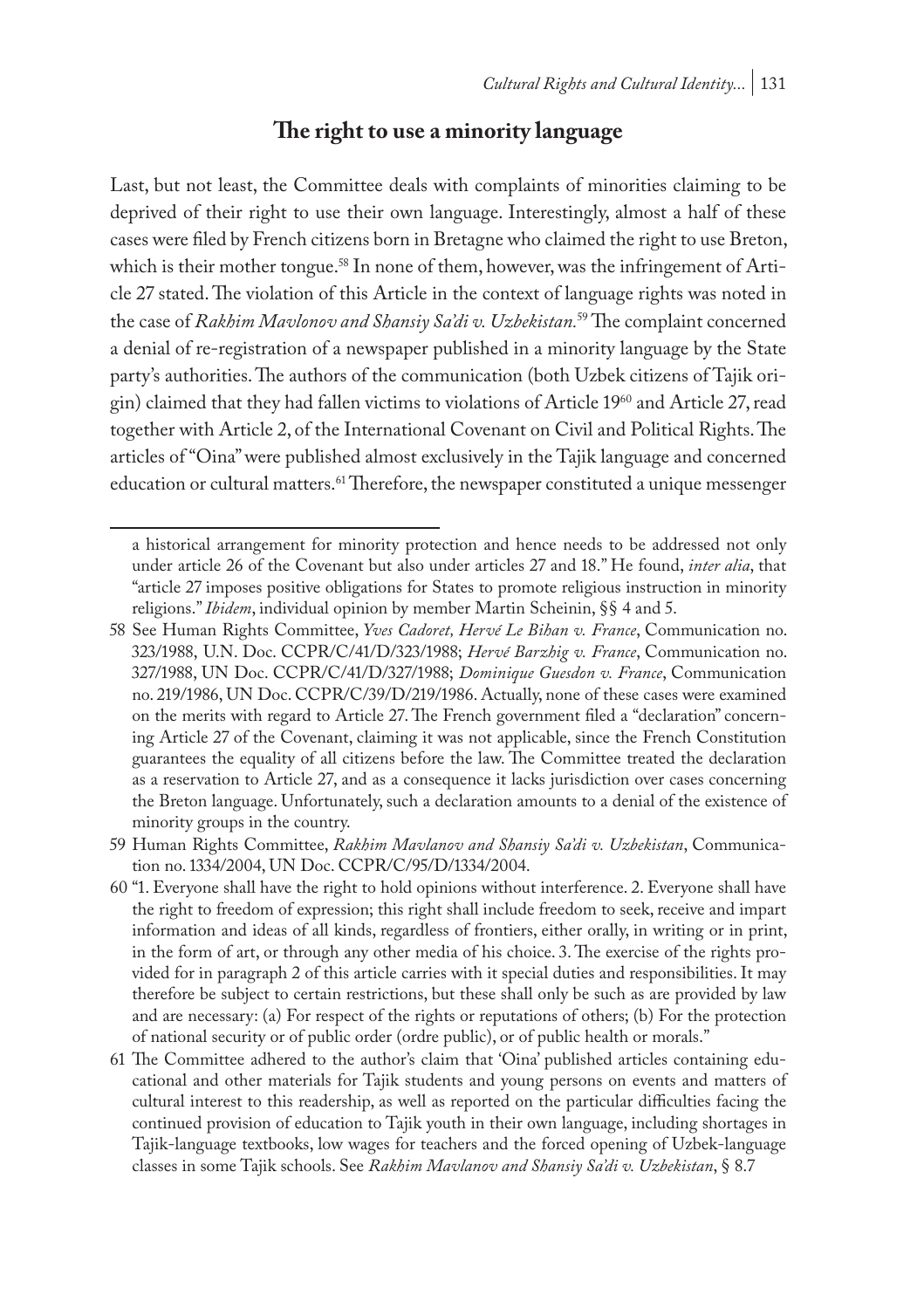of Tajik's culture to its readers. Problems appeared when, as a consequence of one of the founders' opt-out, the newspaper had to apply for re-registration. The authorities refused to re-register the newspaper due to an alleged violation of the Law "On Mass Media."<sup>62</sup>

Most importantly, in light of the issues addressed in this article, the Committee's verdict proved that culture manifests itself in many forms and the right to enjoy it freely may also involve access to minority language press. In the analysed case, the Committee found that: "[...] the use of a minority language press as means of airing issues of significance and importance to the Tajik minority community in Uzbekistan, by both editors and readers, is an essential element of the Tajik minority's culture."63 In other words, the Committee acknowledged the important role of language in defining cultural identity, since it constitutes one of the representatives of the distinct characteristics of a community. Consequently, it fosters the sense of belonging to a certain group. A further detailing of the minorities' language rights can be attributed to the Declaration on the Rights of Persons belonging to National or Ethnic, Religious and Linguistic Minorities, which in Article 4(3) reads: "States should take appropriate measures so that, wherever possible, persons belonging to minorities may have adequate opportunities to learn their mother tongue or to have instruction in their mother tongue." A strong relationship between language and culture was also stressed by the famous linguist, Ken Hale, who lamented: "When you lose a language, you lose a culture, intellectual wealth, a work of art. It's like dropping a bomb on a museum, the Louvre."64

### **Ethnocide in international legal discourse**

The very term *ethnocide* appeared for the first time in Lemkin's "Axis Rule in Occupied Europe." When elaborating on the new term and conception for the destruction of nations, Lemkin pointed out that instead of *genocide*, by which we mean the destruction of a nation or of an ethnic group, the term *ethnocide* can be used to express the same idea.<sup>65</sup> Interestingly, in his research Lemkin focused on the cultural elements of the crime: "genocide has two phases: one, destruction of the national pattern of the oppressed group; the other, the imposition of the national pattern of the oppressor."<sup>66</sup> It

<sup>62</sup> According to the commission, the newspaper's work was not performed in accordance with mass media activity towards "enlightment and national ideology building". It accused "Oina" of, *inter alia*, publishing articles that were inciting inter-ethnic hostility and violating laws prohibiting calls for territorial integrity changes. *Ibidem*, § 2.6.

<sup>63</sup> *Ibidem*, § 8.7.

<sup>64</sup> Cited from: K.D. Harrison, *When Languages Die: The Extinction of the World's Languages and the Erosion of Human Knowledge*, New York 2007, p. 7.

<sup>65</sup> R. Lemkin, *Axis Rule in Occupied Europe: Laws of Occupation, Analysis of Government, Proposals for Redress*, New Jersey 2005, p. 79.

<sup>66</sup> *Ibidem*.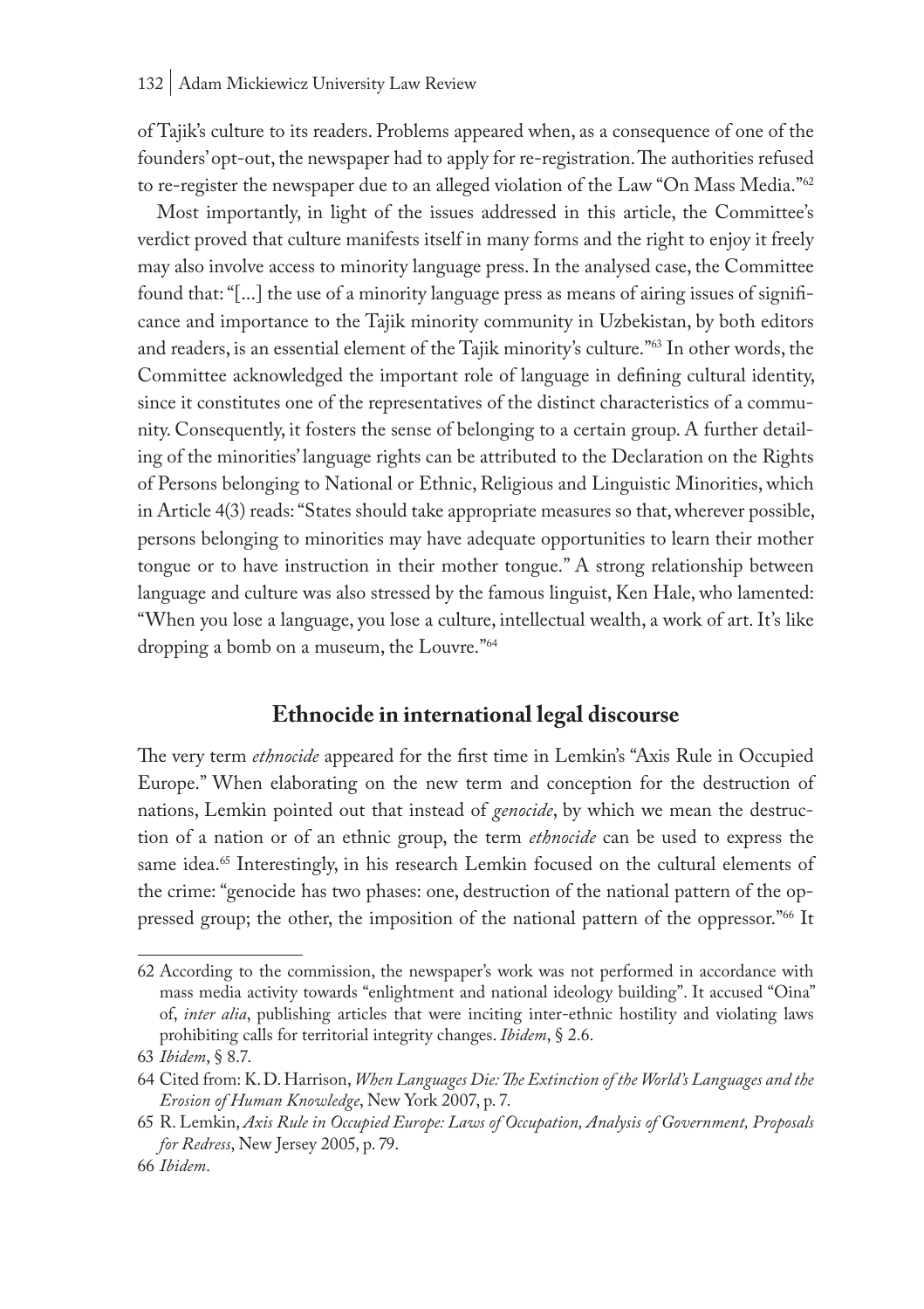appears that according to Lemkin, cultural patterns are as important as the biological structure of a distinct group. Indeed, his objective was to include cultural aspects in the legal definition of genocide.<sup>67</sup> In his view, the cultural facet of the crime involved a ban on the use of the native language, and upbringing in the spirit of imposed ideology in order to suppress independent national thinking.<sup>68</sup> However, his postulates were not fully taken into account, and the only cultural aspect included in the final legal definition of the crime of genocide is laid down in Article 2 (e) of the Convention on the Prevention and Punishment of Genocide, and concerns the act of forcibly transferring children of the group to another group.<sup>69</sup>

In the following years, the term ethnocide evolved, and is now more often considered strictly as the policy of destroying other cultures.<sup>70</sup> Consequently, such practices as exterminating a culture have been called a *cultural* or *passive* genocide, although they do not necessarily involve the physical destruction of a group.<sup>71</sup>

In 1981, UNESCO created an international definition of this phenomenon. According to the aforementioned Declaration of San Jose: "ethnocide means that an ethnic group is denied the right to enjoy, develop and transmit its own culture and its own language, whether collectively or individually. This involves an extreme form of massive violation of human rights and, in particular, the right of ethnic groups to respect for their cultural identity [...] ethnocide, that is, cultural genocide, is a violation of international law equivalent to genocide, which was condemned by the United Nations Convention on the Prevention and Punishment of the Crime of Genocide of 1948."

<sup>67</sup> For detailed research on the evolution of the term genocide see H. Schreiber, *Cultural genocide – ludobójstwo kulturowe – kulturobójstwo: niedokończony czy odrzucony projekt prawa międzynarodowego?*, in *Kultura w stosunkach międzynarodowych*, t. I: *Zwrot kulturowy*, ed. H. Schreiber, G. Michałowska, Warszawa 2013, pp. 252–274; E. Novic, *From 'Genocide' to 'Persecution': 'Cultural Genocide' and Contemporary International Criminal Law*, in *Cultural Rights*..., *op. cit.*, pp. 313–335.

<sup>68</sup> R. Lemkin, *op. cit*., pp. 84–85. In fact, Lemkin distinguished eight different types of genocide (or as he called it: "techniques of genocide in various fields") – political, social, cultural, economic, biological, physical, religious and moral. *Ibidem*, pp. 82–90.

<sup>69</sup> Convention on the Prevention and Punishment of the Crime of Genocide, 9 December 1948, A/RES/3/260.

<sup>70</sup> W.A. Schabas, *Genocide in International Law: The Crime of Crimes*, Cambridge 2000, p. 189; M. Shaw, *What is genocide?*, Cambridge 2007, pp. 65–67; B. Clavero, *Genocide or Ethnocide, 1933-2007. How to make, unmake, and remake law with words*, Milan 2008, pp. 99–101.

<sup>71</sup> Undoubtedly, however, cultural suppression may precede and herald the crime of genocide and prove the perpetrator's genocidal intent (*mens rea*). What is more, in the jurisprudence of international criminal tribunals and courts, the link between cultural suppression and persecution, which constitutes one of the acts defining the crime against humanity, was found. Acts directed against cultural heritage are generally perceived as an instrument of repression and an element of the strategy of dehumanisation. For detailed research see S. Stryjkowska, *Problematyka ochrony dziedzictwa kulturowego w działalności międzynarodowych trybunałów karnych*, "Adam Mickiewicz University Law Review" 2016, vol. 6, pp. 222–225.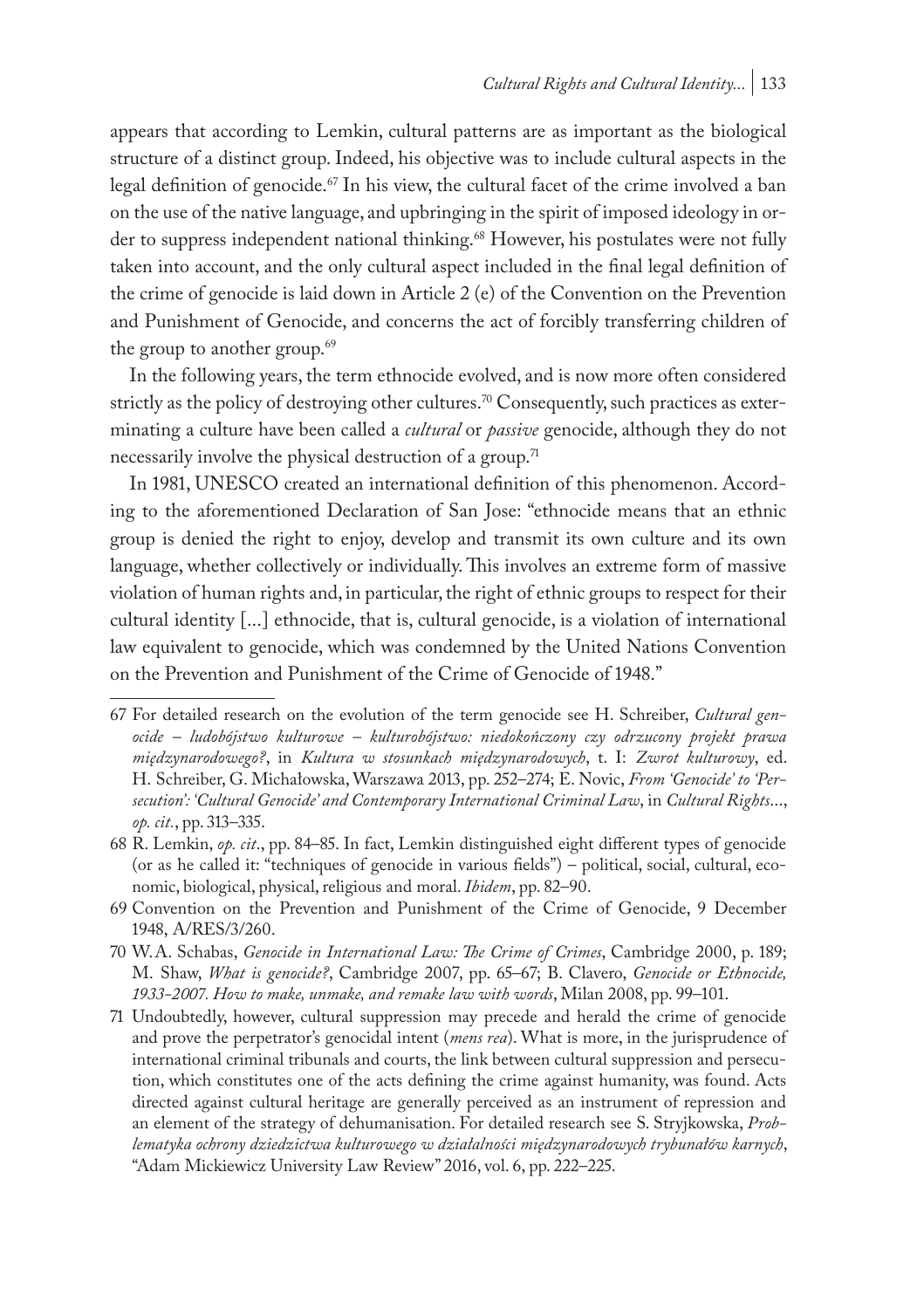In light of the above, it is worth considering whether the problem of ethnocide still threatens native cultures. It is an undisputed fact that minorities throughout the world are being coerced to give up their cultural customs, languages and religious traditions. The foregoing considerations prove that minority cultures at risk mostly due to States' interference in their ways of life, restrictions on the use of their native language, or infringements of the right to practice one's own religion. The cases referred to in this article show that the steps taken by States with regard to minorities may constitute a form of indirect domination, and as a consequence impair the cultural identities of minority communities.

Despite the fact that acts of ethnocide are still being carried out, this subject has not been sufficiently addressed in international law. Admittedly, the prohibition of cultural suppression is enshrined – although not explicitly under the specific name *ethnocide* – in Article 8(1) of the United Nations Declaration on the Rights of Indigenous Peoples, which states: "indigenous peoples and individuals have the right not to be subjected to forced assimilation or destruction of their culture." The aforementioned declaration is an important instrument aimed at eliminating human rights violations against indigenous peoples, but it does not constitute a legally binding document. Therefore, it is in accordance with the general trend of demonstrating the international community's interest in matters connected with cultural rights through the implementation of the instruments of soft law. Undoubtedly, however, this subject merits more attention, since the observance of cultural rights ensures the perpetuation of distinct groups.<sup>72</sup>

# **Concluding remarks**

Judicial elaboration proves that a lot has to be done in order to secure desirable, harmonious and cooperative relations between States and minorities. The reservations of States towards minorities can be attributed to the fact that issues of cultural rights pertaining to them, especially the territorial rights of indigenous communities and their entitlement to ancestral lands, are inextricably linked to the concept of self-determination. As culturally distinct entities, they are often considered as a threat to the State's territorial integrity because of their potential wish for secession. In order to avoid this, governments undertake attempts to integrate and assimilate them, frequently violating their basic rights. However, the problem of securing the cultural rights pertaining to them should be treated as a matter of recognition within already existing States.<sup>73</sup>

<sup>72</sup> A.F. Vrdoljak, *Self-Determination and Cultural Rights*, in *Cultural Human Rights*, *op. cit*., p. 41.

<sup>73</sup> D. Maybury-Lewis, *op. cit.*, p. 56. It has also been stated explicitly in the Human Rights Committee's General Comment no. 23: "the enjoyment of the rights to which article 27 relates does not prejudice the sovereignty and territorial integrity of a State party." V. General Comment no. 23: The Rights of Minorities (Article 27), § 3.2. In the same document the Committee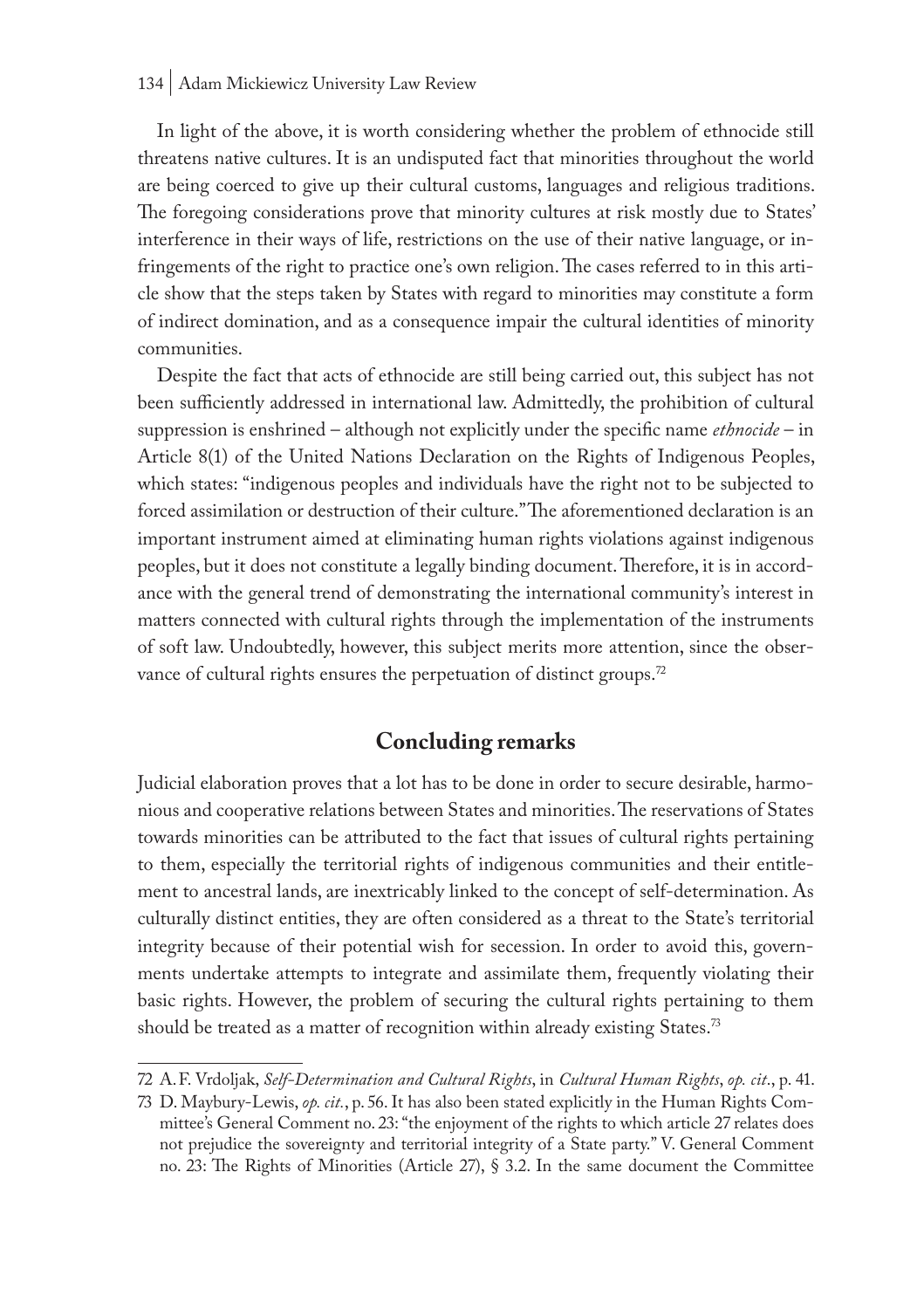It is a truism to say that most existing nations are not culturally homogenous entities. That is why it is so important to create conditions for the amicable coexistence of different cultural traditions. The relevance of cultural diversity is being emphasized by UNESCO, which has advocated for that concept from the very beginning of its existence, since pluralism plays an important role in the organisation's discourse.74 According to UNESCO's Universal Declaration on Cultural Diversity "culture takes diverse forms across time and space. This diversity is embodied in the uniqueness and plurality of the identities of the groups and societies making up humankind. As a source of exchange, innovation and creativity, cultural diversity is as necessary for humankind as biodiversity is for nature. In this sense, it is the common heritage of humanity and should be recognized and affirmed for the benefit of present and future generations."

In order to complete the present study, it is worth recalling the view of Anthony Giddens, who argues that racist attitudes in modern societies take the form of 'cultural racism' based on the criteria of cultural differences.<sup>75</sup> He stipulates that 'new racism' has already replaced the concept of 'biological racism', since it is more often exercised on cultural rather than biological grounds.<sup>76</sup> Giddens observes that the values of the majority culture set standards for creating the hierarchy and any reluctance to assimilate with the majority may result in marginalisation. $\frac{7}{7}$ 

#### **Literature**

Al Attar M., Aylwin N., Coombe R.J., *Indigenous Cultural Heritage Rights in International Human Rights Law*, in *Protection of First Nations Cultural Heritage: Laws, Policy, and Reform*, ed. C. Bell, R.K. Paterson, Vancouver – Toronto 2009.

Anderson K., *Colonialism and Cold Genocide: The Case of West Papua*, "Genocide Studies and Prevention: An International Journal" 2015, vol. 9.

adopted an interpretation of Article 1 of the Covenant meant to forestall potential claims of autonomy brought before it by minority groups. It stated that an individual cannot claim to be a victim of violation of the right to self-determination enshrined in Article 1 of the Covenant, since it deals with rights conferred upon peoples. "The Covenant draws a distinction between the right to self-determination and the rights protected under article 27. The former is expressed to be a right belonging to peoples and is dealt with in a separate part (Part I) of the Covenant. Self-determination is not a right cognizable under the Optional Protocol. Article 27, on the other hand, relates to rights conferred on individuals as such and is included, like the articles relating to other personal rights conferred on individuals, in Part III of the Covenant and is cognizable under the Optional Protocol." *Ibidem*, § 3.1.

<sup>74</sup> J. Tomlinson, *Cultural imperialism – A Critical Introduction*, London 1991, pp. 70–75.

<sup>75</sup> A. Giddens, *Sociology*, Cambridge – Malden 2006, p. 495.

<sup>76</sup> *Ibidem*.

<sup>77</sup> *Ibidem*.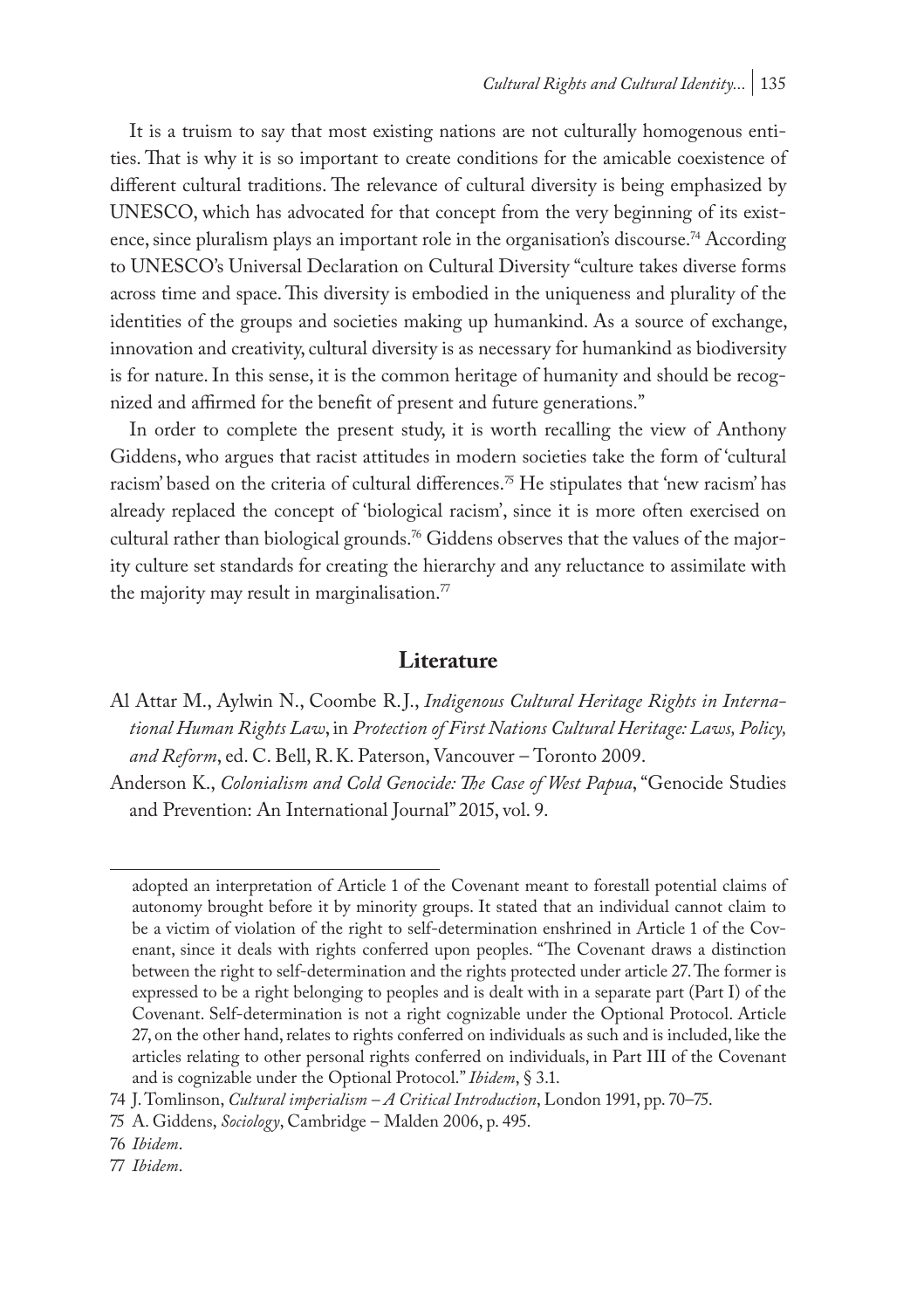- Bennagan P.L., *Tribal Filipinos*, in *Indigenous Views of Land and the Environment*, ed. S.H. Davis, World Bank Discussion Paper no. 188, Washington DC 1993.
- Buendia R.G., *Ethnic Identity, Self-Determination and Human Rights: A Re-Examination of Majoritarian Democracy*, "Kasarinlan. Philippine Journal of Third World Studies" 1993, vol. 8, no. 4.
- Clavero B., *Genocide or Ethnocide, 1933–2007. How to make, unmake, and remake law with words*, Milan 2008.
- Davis S.H., *Introduction*, in *Indigenous Views of Land and the Environment*, ed. S.H. Davis, World Bank Discussion Paper no. 188, Washington DC 1993.
- Giddens A., *Sociology*, Cambridge Malden 2006.
- Gilbert J., *Nomadic Peoples and Human Rights*, London New York 2014.
- Harrison K.D., *When Languages Die: The Extinction of the World's Languages and the Erosion of Human Knowledge*, New York 2007.
- Hossain K., *Protection of Community Culture as Part of Human Rights in International Law*, in *Cultural Rights as Collective Rights: An International Law Perspective*, ed. A. Jakubowski, Leiden 2016.
- Jakubowski A., *Introduction*, in *Cultural Rights as Collective Rights: An International Law Perspective*, ed. A. Jakubowski, Leiden 2016.
- Lanzerini F., *Indigenous Peoples' Cultural Rights and the Controversy over Commercial Use of their Traditional Knowledge*, in *Cultural Human Rights*, ed. F. Francioni, M. Scheinin, Leiden – Boston 2008.
- Lemkin R., *Axis Rule in Occupied Europe: Laws of Occupation, Analysis of Government, Proposals for Redress*, New Jersey 2005.
- Lindqvist S., *Terra Nullius. Podróż przez ziemię niczyją*, Warszawa 2010.
- Lochgan G., *The Samburu of Kenya*, in *Indigenous Views of Land and the Environment*, ed. S.H. Davis, World Bank Discussion Paper no. 188, Washington DC 1993.
- Matampash K., *The Massai of Kenya* in *Indigenous Views of Land and the Environment*, ed. S.H. Davis, World Bank Discussion Paper no. 188, Washington DC 1993.
- Maybury-Lewis D., *Indigenous Peoples, Ethnic Groups, and the State*, Boston London Toronto – Sydney – Tokyo – Singapore 1997.
- Moses A.D., *Genocide and Settler Society in Australian History*, in *Genocide and Settler Society: Frontier Violence and Stolen Indigenous Children in Australian History*, ed. A.D. Moses, New York – Oxford 2004.
- Novic E., *From 'Genocide' to 'Persecution': 'Cultural Genocide' and Contemporary International Criminal Law*, in *Cultural Rights as Collective Rights: An International Law Perspective*, ed. A. Jakubowski, Leiden 2016.
- Parkipuny M., *The Human Rights Situation of Indigenous Peoples in Africa*, Statement before the Sixth Session of the United Nations Working Group on Indigenous Popula-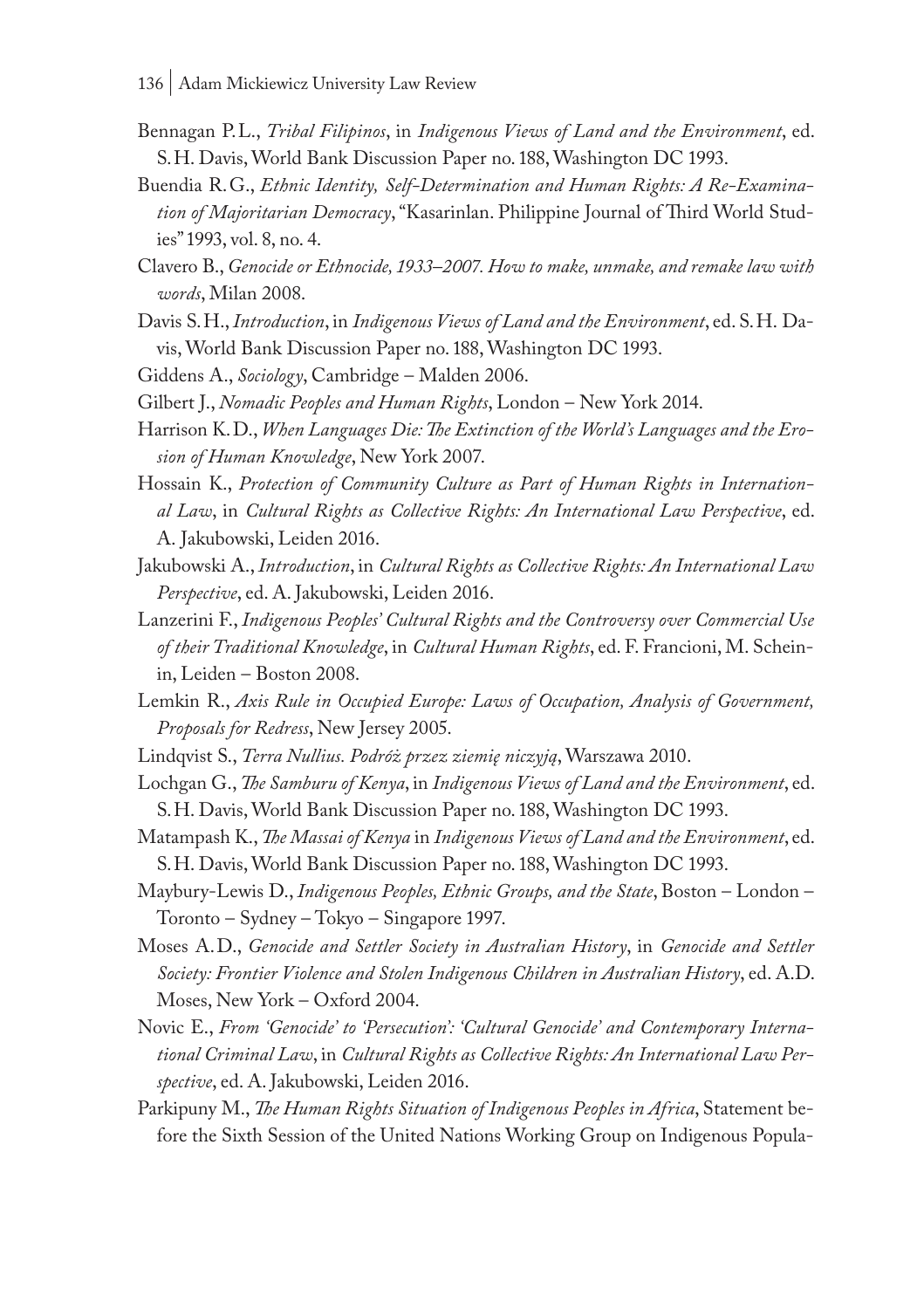tions in Genéve, Switzerland on August 3, 1989, "Fourth World Journal" 1989, vol. II, no. 2, http://cwis.org/FWJ/classic/?issue=117# [access: 15.01.2017].

Said E.W., *Culture and Imperialism*, New York 1993.

Schabas W.A., *Genocide in International Law: The Crime of Crimes*, Cambridge 2000.

Schreiber H., *Cultural genocide – ludobójstwo kulturowe – kulturobójstwo: niedokończony czy odrzucony projekt prawa międzynarodowego?*, in *Kultura w stosunkach międzynarodowych*, t. I: *Zwrot kulturowy*, ed. H. Schreiber, G. Michałowska, Warszawa 2013.

Shaw M., *What is genocide?*, Cambridge 2007.

- Stryjkowska S., *Problematyka ochrony dziedzictwa kulturowego w działalności międzynarodowych trybunałów karnych*, "Adam Mickiewicz University Law Review" 2016, vol. 6.
- Symonides J., *Cultural rights: a neglected category of human rights*, "International Social Science Journal" 1998, vol. 50, no. 158.
- Tomlinson J., *Cultural imperialism A Critical Introduction*, London 1991.
- Vrdoljak A.F., *Minorities, Cultural Rights and the Protection of Intangible Cultural Heritage*, paper presented at the *ESIL (European Society for International Law) Research Forum on International Law, Conference on Contemporary Issues*, 26–29 May 2005.
- Vrdoljak A.F., *Self-Determination and Cultural Rights*, in *Cultural Human Rights*, ed. F. Francioni, M. Scheinin, Leiden – Boston 2008.
- Wiessner S., *The Cultural Rights of Indigenous Peoples: Achievements and Continuing Challenges*, "The European Journal of International Law" 2011, no. 22.
- Williams R., *Keywords. A vocabulary of culture and society*, New York 1985.
- Committee on Economic, Social and Cultural Rights, General Comment no. 21: Right of Everyone to Take Part in Cultural Life (Article 15 § 1 (a)), 21 December 2009, Doc. E/C.12/GC/21.
- Convention on the Prevention and Punishment of the Crime of Genocide, 9 December 1948, A/RES/3/260.
- Declaration on the Rights of Persons Belonging to National or Ethnic, Religious and Linguistic Minorities, 18 December 1992, A/RES/47/135.
- Human Rights Committee, General Comment no. 23: The Rights of Minorities (Article 27), 8 April 1994, Doc. CCPR/C/21/Rev.1/Add.5.
- Human Rights Committee, *Lubicon Lake Band v. Canada,* Communication No 167/1984, UN Doc. CCPR/C/38/D/167/1984.
- Human Rights Committee, *Ivan Kitok v. Sweden*, Communication No. 197/1985, UN Doc. CCPR/C/33/D/197/1985.
- Human Rights Committee, *Dominique Guesdon v. France*, Communication No. 219/1986, UN Doc. CCPR/C/39/D/219/1986.
- Human Rights Committee, *Hervé Barzhig v. France*, Communication No. 327/1988, UN Doc. CCPR/C/41/D/327/1988.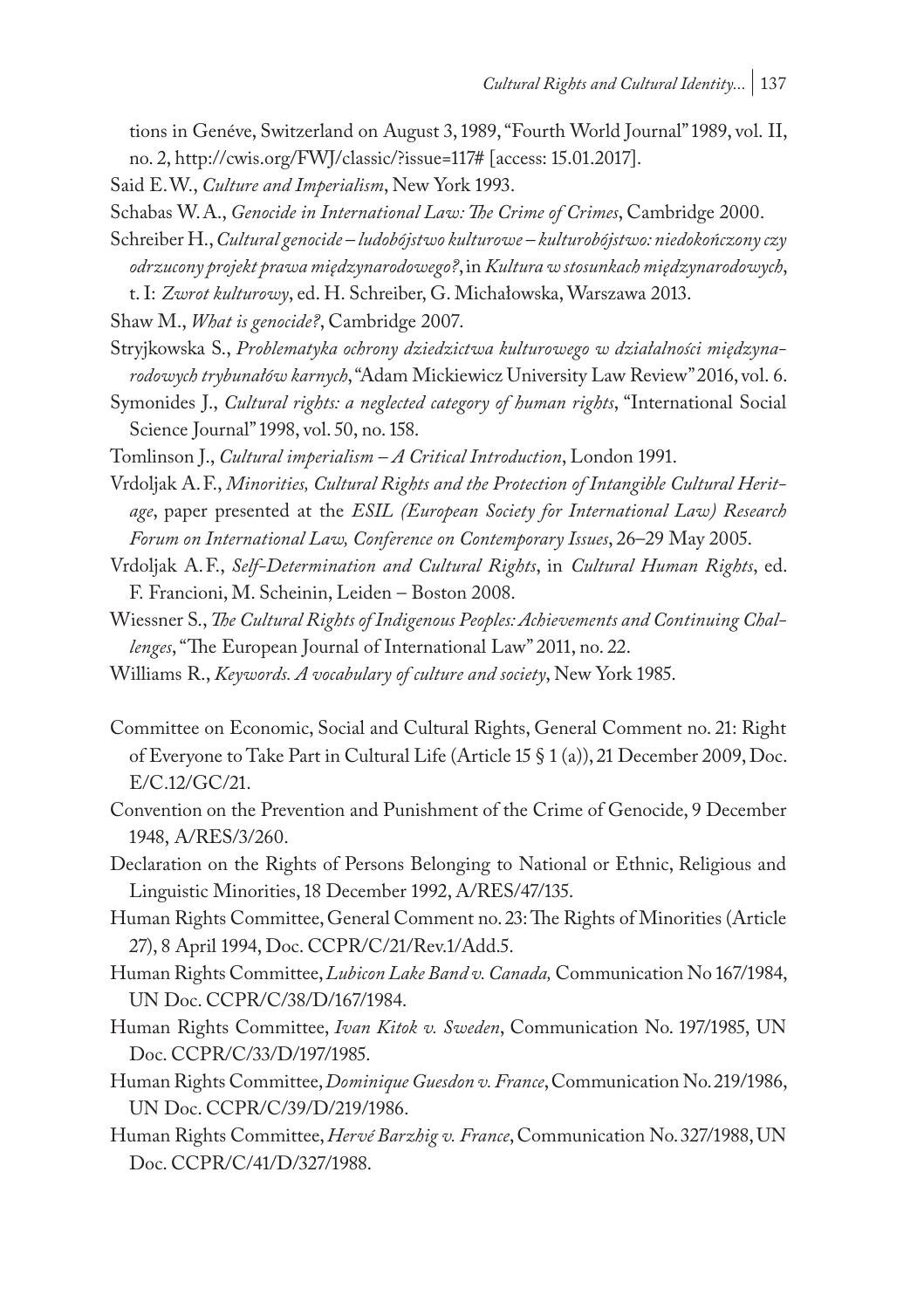- Human Rights Committee, *Yves Cadoret, Hervé Le Bihan v. France*, Communication No. 323/1988, U.N. Doc. CCPR/C/41/D/323/1988.
- Human Rights Committee, *Länsman et al. v. Finland*, Communication No. 511/1992, UN Doc. CCPR/C/52D/511/1992.
- Human Rights Committee, *Apirana Mahuika et al. v. New Zealand*, Communication No. 547/1993, UN Doc. CCPR/C/70/D/547/1993.
- Human Rights Committee, *Länsman et al. v. Finland*, Communication No. 671/1995, UN Doc. CCPR/C/58/D/671/1995.
- Human Rights Committee, *Waldman v. Canada*, Communication No. 694/1996, UN Doc. CCPR/C/67/D/694/1996.
- Human Rights Committee, *Rakhim Mavlanov and Shansiy Sa'di v. Uzbekistan*, Communication No. 1334/2004, UN Doc. CCPR/C/95/D/1334/2004.
- Human Rights Committee, *Ángela Poma Poma v. Peru*, Communication No. 1457/2006, UN Doc. CCPR/C/95/D/1457/2006.
- Human Rights Committee, *Prince v. South Africa*, Communication No. 1474/2006, UN Doc. CCPR/C/91/D/1474/2006.

International Covenant on Civil and Political Rights, 19 December 1966, A/RES/21/2200.

- International Labour Organization Convention (no. 169) concerning Indigenous and Tribal Peoples in Independent Countries, 27 June 1989, adopted during 76<sup>th</sup> ILC session.
- Mexico City Declaration on Cultural Policies, 6 August 1982, adopted during second World Conference on Cultural Policies.
- UNESCO Declaration of San Jose, 11 December 1981, UNESCO Doc. FS 82/WF.32 (1982).
- UNESCO Universal Declaration on Cultural Diversity, 2 November 2001, Resolution of the 31st General Conference of UNESCO.
- United Nations Declaration on the Rights of Indigenous Peoples, 13 September 2007, A/RES/61/295.

#### **summary**

#### **Cultural Identity in the Case-Law of the Human Rights Committee**

The aim of the article is to present the jurisprudence of the Human Rights Committee on Article 27 of the International Covenant on Civil and Political Rights concerning the rights of persons belonging to ethnic, religious and linguistic minorities. Therefore, the study examines the underprivileged position of minorities within States and focuses on their will to survive as a distinct culture. Examination of the aforementioned caselaw provides an insight into the Committee's understanding of the concept of cultural identity.